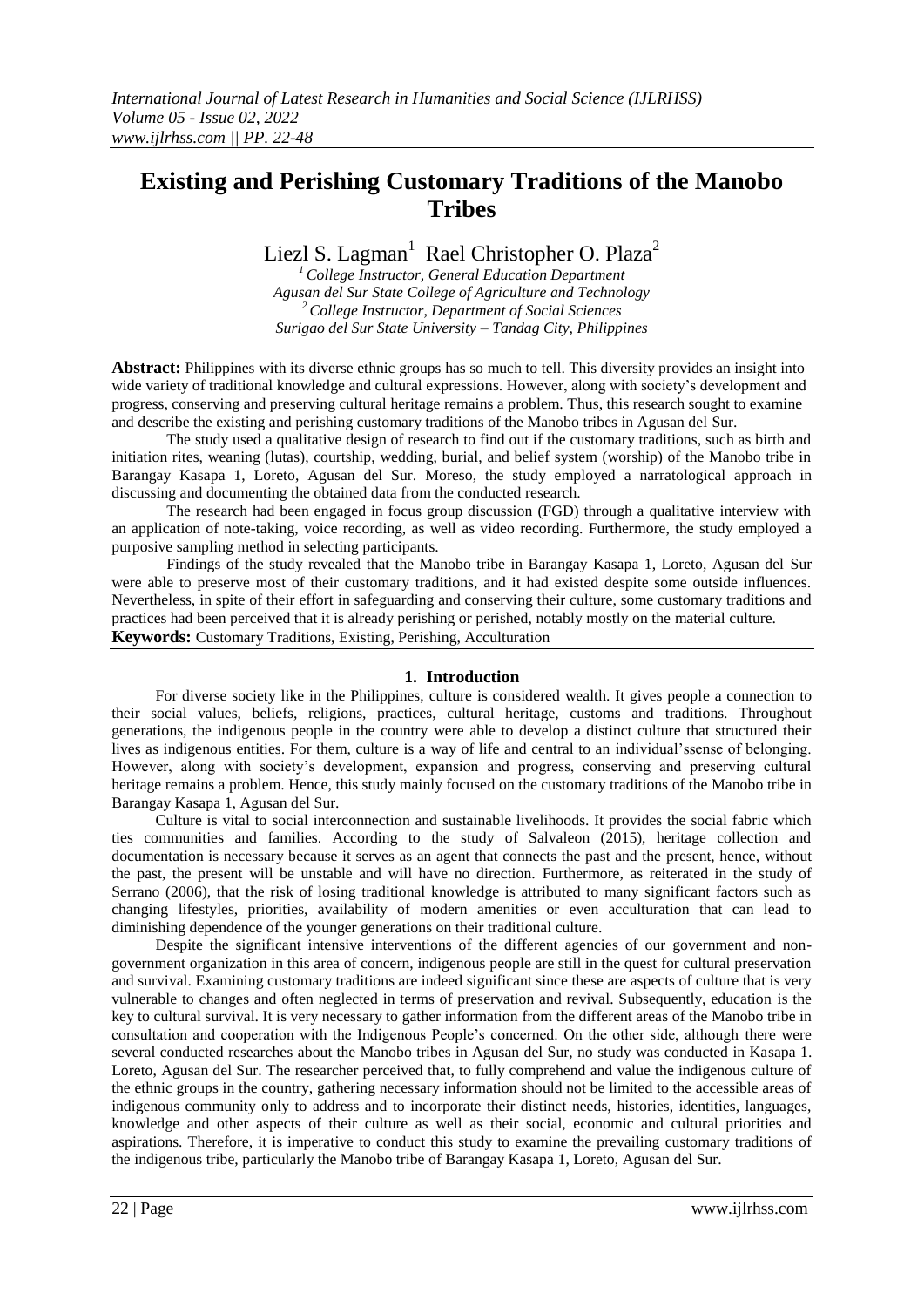### *www.ijlrhss.com || PP. 22-48*

This study is certainly of great help in response to this kind of endeavour. It will serve as a guide of the local government in crafting cultural educational measures as well as mechanisms that can provide a framework for the survival. Dignity, well-being, and rights of the Manobo tribe to the present and the future. It can be a repository to the aboriginal's quest for cultural flourishing and tradition keeping. Furthermore, it can also be used for additional reference and literature as a source of knowledge for the future researchers whose advocacy is on the cultural preservation of the Manobo tribe and other indigenous entities.

#### **1.1 Statement of Problem**

The study aims to examine and describe the customary traditions of the Manobo tribe in Barangay, Kasapa 1, Loreto, Agusan del Sur. Specifically, the study sought to answer:

- 1. What are the existing and perishing customary traditions of the Manobo tribe as to:
	- 1.1Birth and Initiation rites;
	- 1.2 Weaning (lutas);
	- 1.3Courtship;
	- 1.4 Wedding;
	- 1.5Burial; and
	- 1.6Belief system (Worship)?

### **2. Research Methodology**

#### **2.1 Research Design**

The study used a qualitative research design, particularly narratology, in documenting the customary traditions of the Manobo tribe in Barangay Kasapa 1, Loreto, Agusan del Sur.

According to Bhat (2019), the qualitative research method allows for in-depth and further probing questioning of respondents based on their responses. Moreover, the results of this method are more descriptive, and inferences can be drawn quite easily from the data obtained.

While McAlpin (2016) explained that, regardless of any field, narrative research incorporates a range of methodological stances as well as ways to craft another ideas of data's. Also, a narrative is an interpretive approach in the social sciences involving storytelling methodology.

#### **2.2 Research Locale**

Barangay Kasapa 1 is on the west side and 32 km away from the Municipality of Loreto, Agusan del Sur. Aside from Poblacion Loreto, the barangay can be accessed through different places from the Municipality of Talacogon and Municipality of Lapaz, by riding a single motor known locally as "*habal-habal*" only because of its difficulty in terms of transportation and travel.

The barangay has a total land area of 4,443.69 in which 1,916 were the actual area planted by crops. The place is highly terrestrial with plain, gradient, gravelly, and rolling topographical description. Swamps can also be found in the area.

The name of the barangay was etymological taken from its name "*Sinapaan*" popularized as Kasapa creek. This mythical creek is approximately 20km wide started from Sitio Tagbalinao to Umayam River at the barangay proper. Way back in the  $18<sup>th</sup>$  century, the original settlers are the barbaric tribes which are the Manobo tribe.

The tribal datus have made a covenant at the forecasted creek stating a pact or a deal that forbids outsiders to get anything or to pass by in the creek. If violated any of the pact, there will be death in consequence unless settled or solved through a ritual of the Baylan.

In 1976 the virgin forest occupied by the Manobo tribe was infiltrated by a logging company, the Sta. Ines Melale Corporation (SEMCO), which makes a called the place a little city inside the jungle. Since then the population has been increasing, it has been created into a small town as Barangay Kasapa in the year 1982.

#### **2.3 Research Key Informants**

The informants of this study were the indigenous peoples, the Manobo tribe who are residing in Barangay Kasapa 1, Loreto, Agusan del Sur. The barangay is composed of more than 80% of Manobo settlers scattered in different puroks (zone).

Among the eight (8) identified puroks (zone), most of the informants came from the Pan-ajatan or locally known as "Tabok" since the settlers are natives or Manobos. The key informants were the tribal chieftain, *baylan*, tribal elders and some young *yukus* (men), and *buhi* (women).

The study employed purposive sampling method in selecting the participants. Purposive sampling method, referred as judgemental or expert sample, often accomplished by applying expert's knowledge of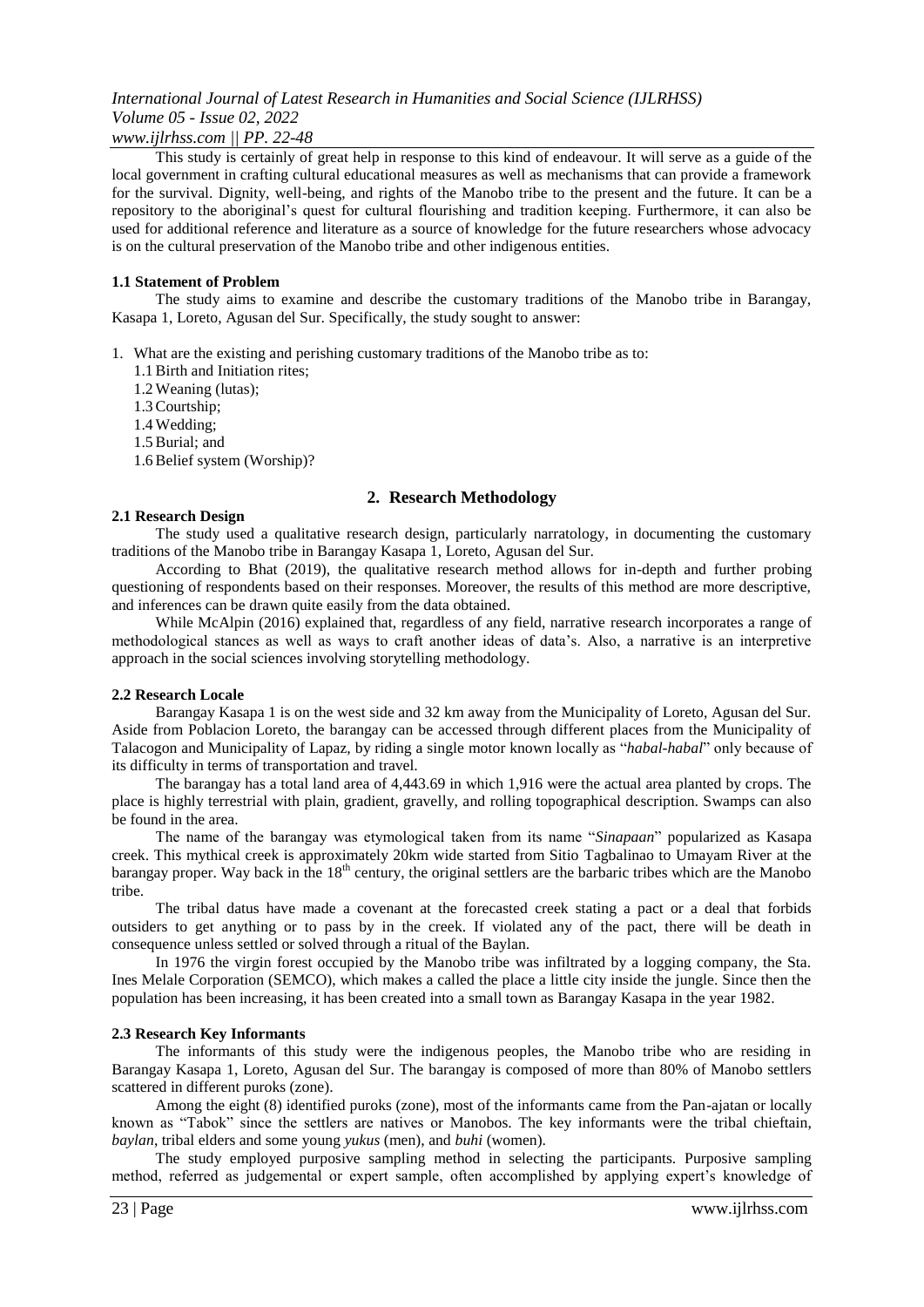### *International Journal of Latest Research in Humanities and Social Science (IJLRHSS) Volume 05 - Issue 02, 2022 www.ijlrhss.com || PP. 22-48*

population to choose in a non-random manner a sample of elements that represents a cross-section of the population (Lavrakas, 2008).

### **2.4 Data Gathering Procedure**

To gather data, the researchers first asked permission to conduct the study from the National Commission of Indigenous People (NCIP), Local government unit of Loreto, at both municipal and barangay levels. After obtaining the approval, the researchers went to Barangay Kasapa 1 to personally ask the permission and consent of the Barangay tribal chieftain as well as the IPMR – tribal chieftain, who is the tribal organizational leader and spoke person of the Manobo tribe in that Barangay.

After obtaining the approval, the researchers made a schedule to conduct the study. To understand clearly the conversations, the researchers was aided by an interpreter for translation of some words.

Furthermore, a free and prior informed consent was given and explained first by the researcher in recognizing and respecting the rights of the participants. Considering the incapability of some participants to read and to write, the researchers had employed oral consent and explained well the purpose of the study. Through this process, the participants can deliberate and decide whether they wanted to participate or not. Confidentiality and right to refuse was discussed and explained to the participants.

The researcher had employed an interview method to the desired location, day, and time of the participants. An in-depth interview was requested by the researchers to ensure a better understanding and reliability of the participants' responses. However, it was declined by the chieftain due to disperse location and security reasons. After obtaining the necessary information, the data was recorded and discussed with the participants.

#### **2.6 Research Instrument**

The following were the methods and techniques that the researcher used to elicit information and data needed in this study.

The researchers were engaged in a focus group discussion technique (FGD) through a qualitative interview. The best part of this method is that in a short duration, the researchers can get relevant data from the participants.

To fully comprehend the salient customary traditions of the Manobo tribes, documenting all the relevant features of the indigenous practices was achieved through the application of voice recorders and video cameras.

There was no existing articles and scholarly publication that can be used as basis and guide in acquiring information. However, facts and empirical data about the indigenous tribe in Kasapa 1 were obtained only in their barangay profile.

### **3. Results and Discussions**

### **3.1 Customary Traditions of Manobo Tribe**

To examine if the Manobo tribe's customary traditions still exist or have already perished, the researchers conducted a personal in-depth interview with the identified key informants. However, there were considered limitations during the data gathering since Brgy. Kasapa 1, Loreto Agusan del Sur is located in a farflung area where Manobo settlements cannot be directly accessed. The tribal leader also had a difficulty to inform the identified main informants since the Manobos in that barangay is settling in scattered places.

Moreover, the tribal leader suggested that key informants must gather themselves first, and the best place for them to assemble, according to their Baylan is on the altar. The altar they were referring to was the Odling or church, where all members as expected were present for their Sunday worship. According to their Baylan, the church was the right place since the spirits will also be present, and they will shower wisdom and protection especially, for the success of the requested activity.

Thus, the data collected gleaned were just based mainly on the gathered information that was being shared by the key informants during the focus group discussion. The house to house visit was hard to realize since we were not allowed by the Baylan and the leaders.

The researchers conducted the key informants based on their experiences and traditional knowledge, pieces of information were written down, recorded and transcribed.

#### **3.1.1 Birth and Initiation Rites**

We went to the Odling or church, where the tribe assembled and we, fortunately, witnessed their Sunday worship. We were very surprised how these tribe welcomed their visitors. All of them, regardless of ranks and ages offered an honouring gesture through greeting bows towards the hand of the visitor and pressed it to their forehead,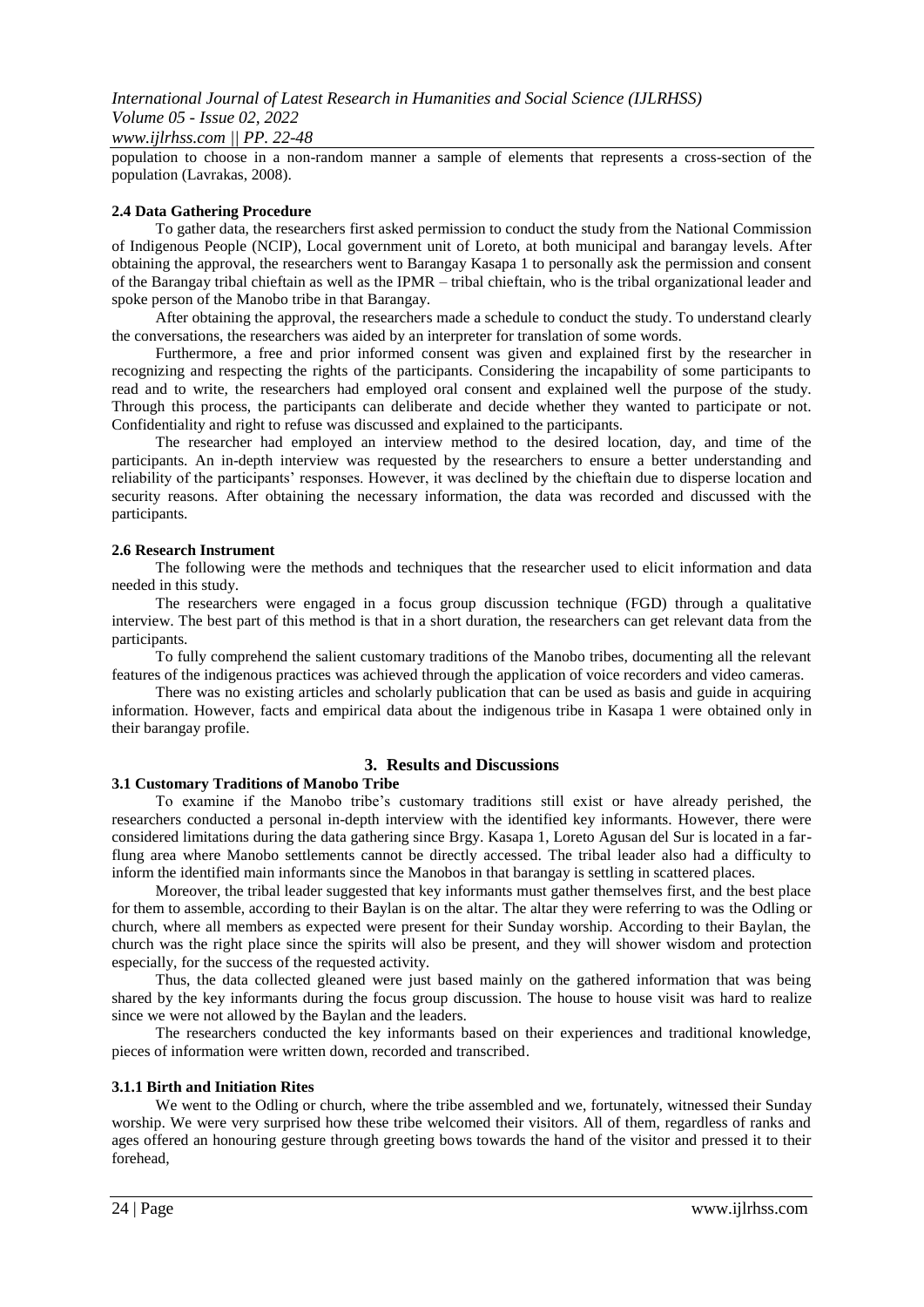### *www.ijlrhss.com || PP. 22-48*

After their worship service, we were able to talk and interview the identified chief informants who were mostly young, older women. It was a very informative moment listening to their experiences, opinions, comments, and suggestions related to their customary practices as to birth and initiation rites.

When the researchers started asking about their customary traditions on birth and initiation rites, We were surprised since, according to them, it was the man who stood first and gave opinion regarding on birth the "no home birth policy."

As stated by 59 years old Datu that;

*Parte sa pagpanganak, kana laging dili paanakon ang babaye sa balay kay gusto sa health center.* (It's about giving birth, that the pregnant mothers are no longer allowed to give birth at home but only on the health centers).

*Parehas sa amo nga tua sa bukid unya wala man mi kwuarta. Alang-alang ihatod pa namo ang amo anak didto sa health center nga naanad na man mi nga puwidi man mi magpaanak sa among kaugalingon* (Just like us who live in the forested area, do we have to bring the pregnant mother to the health center when we used to give birth on our own).

One of the most penetrating changes in our country's development is the "No home-birth policy, "a law which mandates that giving birth must be done at the hospital, not from home. However, the traditional practices of the Manobo tribe in Kasapa 1 connected with the actual birth slightly vary from modern medical practices. Manobos birth generally takes place in the house of the expectant mother or the parents' household. Tindowen (2016) posits that indigenous people are one of the poorest and most disadvantage social groups in the country. Furthermore, as reflected in the CBMS survey (2012) of Barangay Kasapa 1, the average income of the residents of Barangay Kasapa 1 belongs to the poverty line. Gascon (2011) identifies several reasons why tribal women prefer paramedics during birth, commonly is that hospital is quite far from their community, hospital fees are beyond their reach, and the advice of elders on child delivery at home is still preferred.

It was manifested in the statement of the 59 years old Datu as he further stated;

*Ing-ana ang among kahimtang kay ngano, mga pobre man, wa man gayod!* (That is our condition because were just poor).

Aside from geographical location and lack of capacity for hospitalization, the tribe chose to give birth at home because of their belief that they also have the capability to assist and facilitate birthing on their own. These conviction not to send their pregnant women was mainly based on their personal experiences and of their ancestors.

As further stipulated by 59 years old Datu that;

*Kay ug sa ako lang, pila ang akong anak, upat man ang ako ra'y nagputol sa pusod. Sundang pa gyud, dili pa gyud kawayan nga na sunog o pasan, kaluoy sa Diyos naa ra man ang mga bata, nang dako ra man.*(For me, I have many children, four of them that the umbilical cord were just cut by me using a knife, not a fired bamboo or rattan silver or *pasan*. In God's grace my children were able to survive and grew).

Furthermore, the tribe disclosed the survival instinct of their indigenous practices in a primitive way. Accordingly, there were instances that even birthing women themselves can handle and facilitate their own birthing if any family members and paramedics are not around. According to Senanayake (2006), indigenous knowledge is the main asset of indigenous people to invest in the struggle for survival.

It was attested based on the statement of a 57 years old Bai that:

*Kan man gani ugang ko, ku ug panganak di kandin da kan ug tampod tu kan bata, daw mag himo siya ug duyanan, tindog dayon siya ug kuahaon niya iya dinug-an, muadto na dayon siya sa tubig kay siya ra'y manglaba sa iya dinug-an.*(My mother-in-law was the only one who cut the umbilical cord of her child. After she removed the placenta, she cut the umbilical cord and placed the baby in her own made cradle. Then after a while, she do the washing of the things she used while giving birth).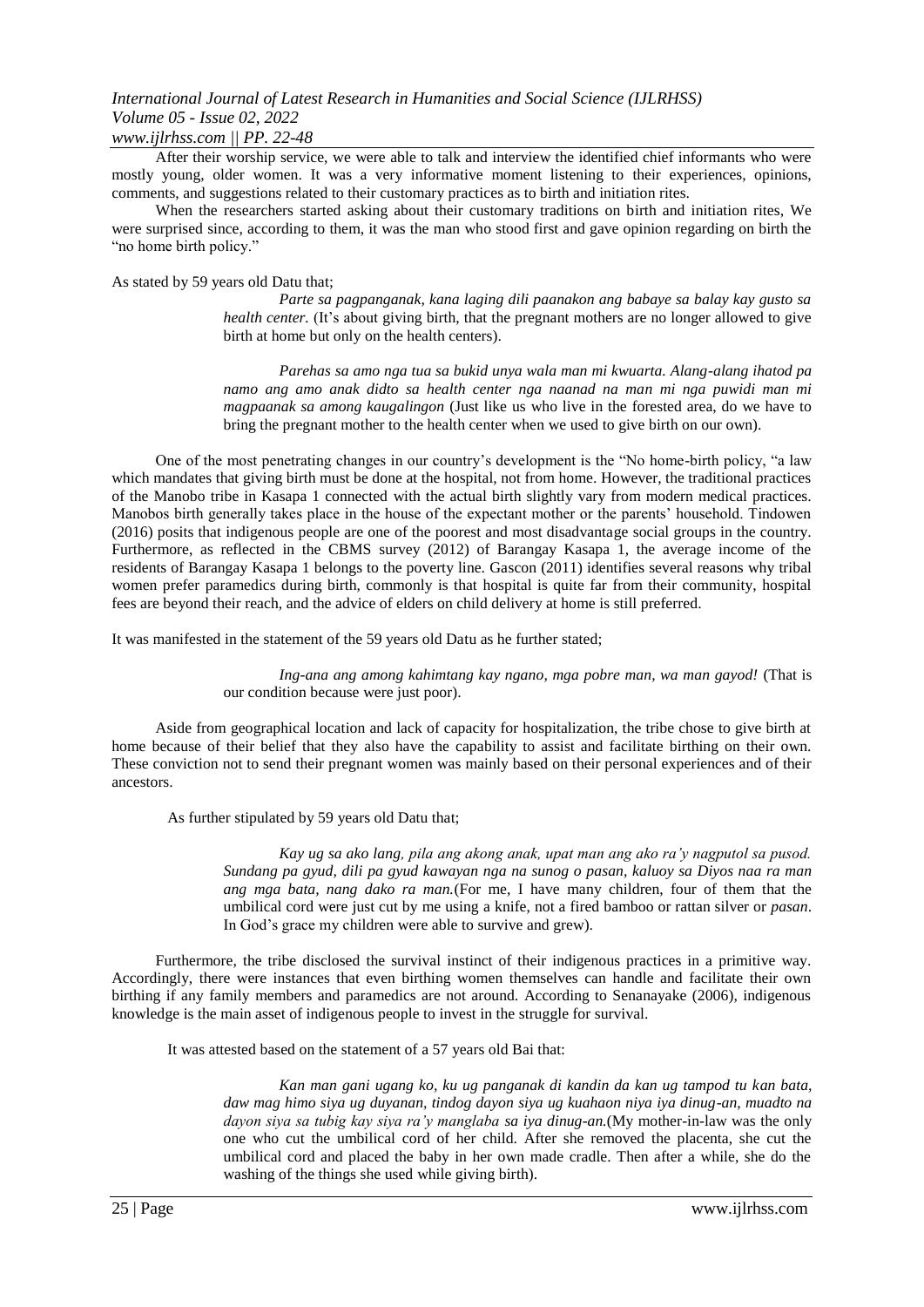*Kay ang ako inahan sa una, ting harvest man to ug humay. Unya ingon ani no' nanganak siya, taod-taod warag nakuan na ang iyang lawas, gikuha dayon to niya ang iyang anak. Nag adto dayon siya'g uma, unya pag-abot sa payag sa ako papa, iyang gisangit ang iyang anak. Unya, nagkuha dayon siya ug bukag adto dayon nag-ani siya. Unya pagkakuan, napuno na ang bukag. Ang humay, kay naamay dugo nga mang gawas, iya pa-linason sa mga wala nanganak kay unsaon nalang ang kaunon sa hapon.* (My mother has just given birth during harvest season, when she felt well, she just went to the rice fields with her baby. She just hung her baby in my father's hutch. Then she gets the basket to field it with the harvest for their food).

Indeed, indigenous people settling in the forested area have a hard time finding assistance in times of troubles and needs. It only means that their primitive way of birthing is significant in their way of living. Thus, it should be transmitted or shared to everyone in the community for their survival.

Further, they revealed that during sickness and wellness of pregnant women, the Manobo tribe relies mainly on their curative strategies such as rituals, charms, and medicinal plants, believing that these are very effective. Garvan (1927) says that Manobo's believed in the efficacy of herbs and roots in curing illness. However, as soon as they realized that illness is beyond the remedies of natural herbs, they summoned the help of the deities or good spirits.

As stated by 55 years old Datu that;

*Bisan mag gamut-gamot ra sa kahoy mabuhi ra man ang manganak sa amoa kay herbal man ang among ipa-inom.*(Although, we just give herbal from the roots of trees, the woman who was just about to give birth can survive because it is herbal medicine).

Aside from the belief in the efficacy of medicinal plants, they have *Baylan* who treats sickness. He serves as a *shaman* who helps the pregnant women in the tribe in times of trouble. In the study of Tomaquin (2013), most indigenous people believed to have a charm and possesses a healing-religious power. Thus, the *Baylan* serves as an herbalist or healer of the tribe. In the Manobo-Matigsalug tribe in Bukidnon, the pregnant women consulted their *Babaylan* as their traditional birth attendant (Dela Cruz & Ramos, 2006)

As further stated by 55 years old Datu that;

*Naa mi Baylan, kay kon diri nay mga buntis dri bisan pag naghilanat, itlog ra man, iya ra man anaon, makit-an na man niya*. (We do have a *Baylan* here, if the pregnant mother has a fever, the Baylan will just use an egg and the illness will immediately be identified).

*Mao bitaw kada dominggo diri, kung nay buros musimba kay iyang tan-awon o check-apon para nga, kay basin naa'y naka kuan na dautan. Mentras sayo pa ma temprano pa mawala to. Kay siya pud ug dili na niya kaya muingon "Didto na ninyo na sa ospital".*  (That is why, our pregnant women has to attend our Sunday service, so that our *Baylan* can check their condition. The *Baylan* will advise to send them to the hospital whenever we won't able to heal them).

The researchers also found out that the tribe chose to give birth at home because, during the labor or delivery, the unlicensed midwife give a birthing woman the freedom to choose any position for her comfort. According to Duong (2018), the *Hilot* is the unlicensed midwife, enable women to give birth closer to their home. Thus, they have cultural fluency that enabled them to support their client. In Angayans women in Ifugao, they have the freedom to choose any position they deem comfortable during delivery (Rio, 2018).

According to 57 years old Bai that;

*Ang babae, naa'y palakaw-lakawon nimo, kanang molakaw gyud siya. Naa pu'y bae nga dili na gyud. Pag mag labor kanang dili na gyud niya makaya mag kuan-kuan, maghigda na lang gyud siya, painom ug tambal.* (The pregnant women will take a walk during labor, however, if the pregnant cannot do the walking, she will just lie down and take a herbal medicine).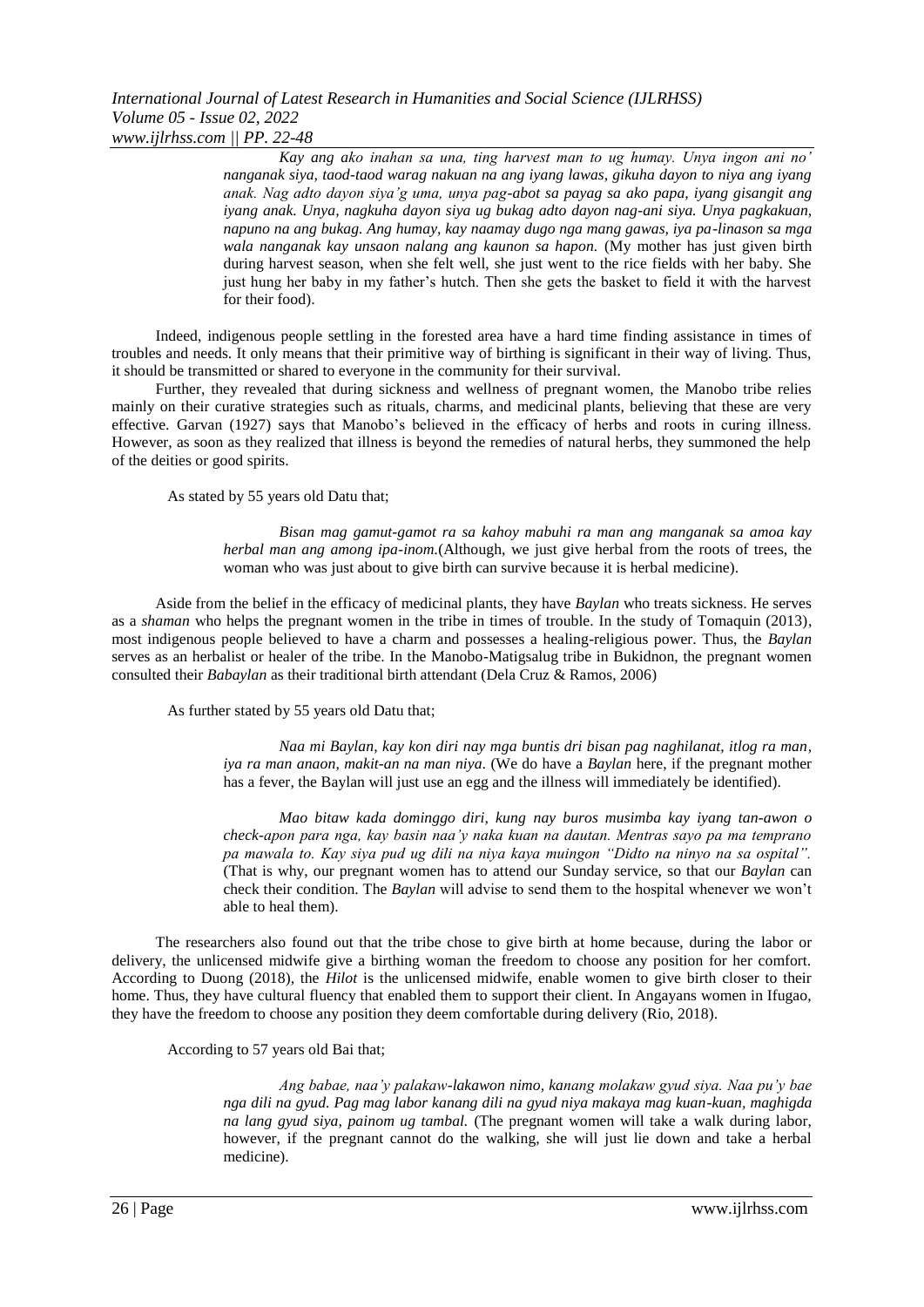### *www.ijlrhss.com || PP. 22-48*

The *Hilot* informant demonstrated how she cautiously assisted the birthing mother to ensure her safety. As further stated in the study of Rio (2018), although the traditional care system is different from the professional/scientific beliefs and practices, it mutually aimed at protecting the well-being of women and their offspring.

It was revealed by 57 years old Bai as she continuously explained that;

*Pag-muotong na gyud and inahan, imo gyud nang alalayan. Kay naa may bata nga ang uban daw manganak dinha man mag-agi sa lubot, natural ra man na kay pila ra may utlanan sa atong bisong.* (If the mother will about to give birth, you have to assist since there are some baby that accordingly, came out from the anus, well, it is natural since it is a border line from the vigina).

The tribal midwife eagerly shared the step by step procedure of how they cautiously assisted the pregnant women who just about to give birth.

57 years old Bai as she further explained that;

*Pag-gawas gyud sa bata, kanang naa may bata nga kanang dili dayon makahilak, imo sa nang kuanon pahilakon. Pagkahuman ana pasagdi na dinha, amo na sab tong kuanon nimo ang inahan* (If the baby comes out, there are some baby that do not cry after birth. Then, you have to attend the mother now).

*Unya pag mugawas na gyud and bata, tigumon gyud nimo ang inunlan sa ilawom. Kay karon nga panahon, kay sa una wala pa'y gi-ingon nga Yumawig, kanang wala pa'y mugunit sa inunlan nga wara'g naylon nga mubabag sa inunlan para dili makaawas, kay lisod man gyud pag mabugto nang warag parehas sa buhok, mao na nga mag dugo o mahaemorrhage ang inahan. Pag naa pa'y musangit sa diri sa bilahan, imo hiluton. Imo gyud nang tan-awon ug kuan, kay mailhan man nimo ug asa na mupaak kay naa may dugo nga magtibugol mao na nga imo hiluton. Pagbutangan ra lagi ug mga asin ug mga ahos diha mao nang ihilot sa pusod.* (After the birth of the baby, you have to gather the placenta inside the womb. Since as of today, before there is no such "*Yumawig*", a naylon type that will hold the placenta to come out, it is dangerous that hair thread like that will cause haemorrhage of the mother. You have to see to it; you will know where it is because the blood inside will become solid that is why it should be massaged. Salt or garlic will be put in the naval of the mother while it is massage).

*Human hiluton na pud ang inahan para ma plastar ang matres. Dili gyud paimnon sa bugnaw nga tubig* (After that the womb of the mother will be massage to fix the uterus in its place and advise not to take cold liquids or water).

The tribe perceived that proper discarding of placenta is subject to their indigenous notion as it will affect the life of the mother and the new-born baby. For instance, some Manobo tribe threw the placenta in the river so that the baby could swim easily or buried it underground because, if the placenta will be exposed to the air for a longer time it can harm the baby.

As supported in the study of Azatio and Omeyo (2018), for most cultures, the placenta and other birth products are associated with rituals, the tribe believes that placenta must be buried, burnt, or thrown into a river because it could cause illness to the mother and the baby.

This belief was attested in the statement of 40 years old Bai that;

*Ang inunlan ipaanod sa suba para master mulangoy ang bata. Naa pud ilubong ra sa yuta* (The remove placenta will be thrown in the river so that the baby will become a swimmer. But sometimes it will be buried underground).

Another unique customary practice of the Manobo tribal midwives which until now are being practiced was the importance of umbilical cord. According to them, umbilical cord-cutting is different in Manobo practices from the hospital practices. Traditionally, the umbilical cord of the baby will not be cut-off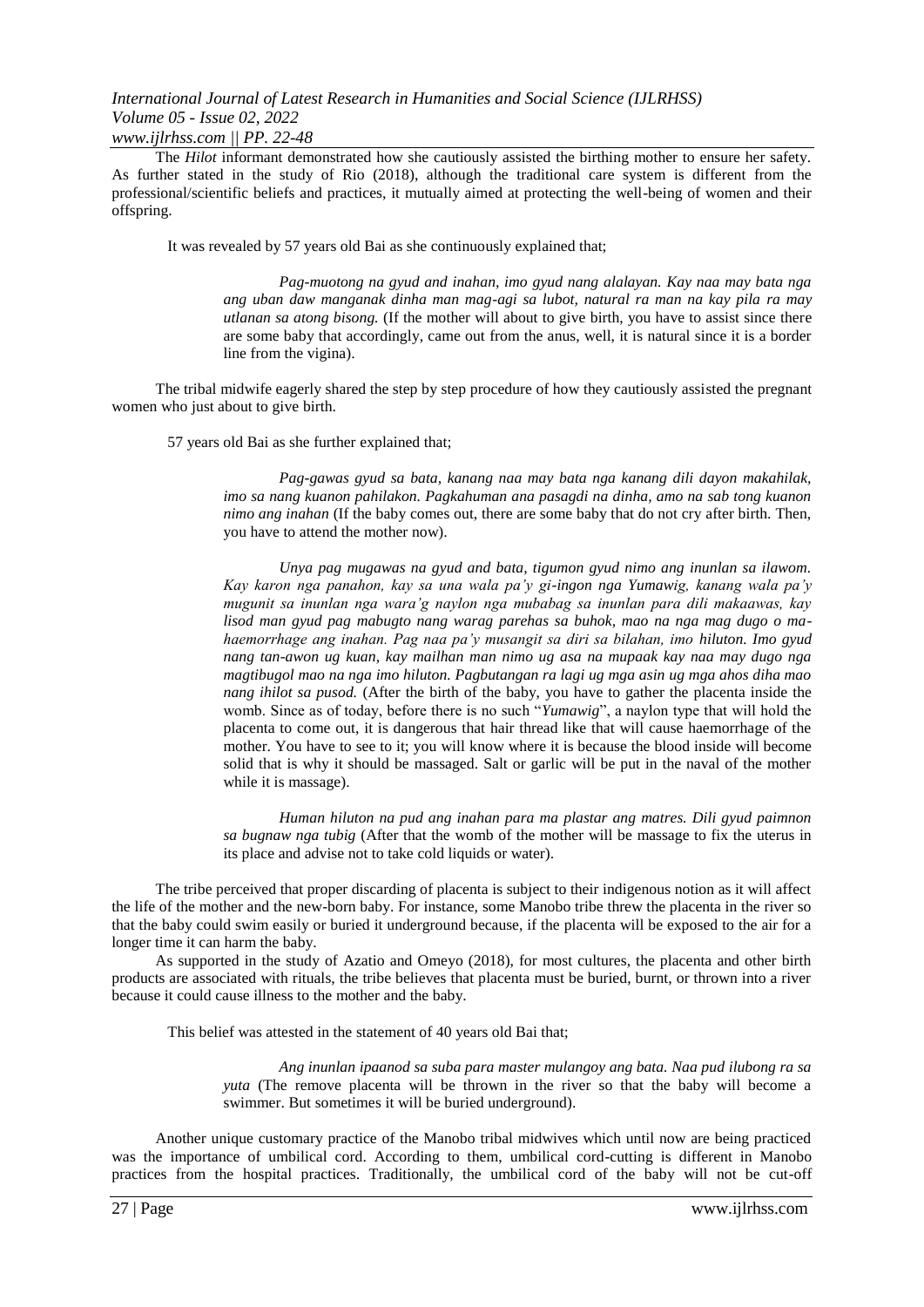### *www.ijlrhss.com || PP. 22-48*

immediately unless the placenta has not been removed on the mother's womb. This kind exercise was bounded with the belief that the cord possesses "ginhawa" or breath of life that is being shared by the baby and the placenta.

As stipulated in the book of Lefeber and Voorhoeve (1998), it is an indigenous practice in Latin America, the cutting of the cord is only done after the removal of the placenta. For it was believed, that the laceration of the baby's umbilical cord before the removal of the placenta might cause harm to the new-born baby. Also, if the placenta will not be removed immediately from the mother's womb, this will endanger the mother's life.

As 57 years old Bai further explains that;

*Ug luwas na ang inahan, imo na pud tong kuhaon ang pusod sa, kay ang ginhawa sa bata nag bahin sila sa ug sa inunlan, and uban kung dugay na putlan na ang pusod, ako dili, mentras dili pa mugawas ang inunlan.* (If the mother is already safe, you will now cut the umbilical cord of the baby, in order to separate the breathing of the baby and the placenta. After, it will be tied up with thread).

We further discovered in the discussions that it was a belief of the Manobo tribe that life from the placenta and umbilical cord should be transferred to the new-born baby since it was the source of life of the child when it was in the womb.

In the book of Otig et al., (2018), our pre-colonial ancestors believe that "ginhawa" or breath of life is a vital force that occupies a person's body. It is the ability of the heart's to breathe. Thus, I think this traditional practice during birthing is very significant to the Manobo customary tradition in birth.

As supported by 40 years old Bai that;

*Kay nag connect pa sa inunlan ang gininhawa sa bata. Unya i-bomba sa didto sa bata tanan-tanan o i-massage pa sa bata, kuhaon gyud nimo ang ginhawa sa inunlan.*(Since the breathing from the placenta and the baby are still connected. Then, the umbilical cord will be pumped or message in order to transfer all the breathing to the baby).

As conversation continued, the researchers were surprised by the traditional materials they used during birthing. Meanwhile, the result of the study also showcased the material cultures used by the tribe in birthing. This result implies that past and present traditional birthing materials needed during birth are found and accessible only within the environment.

For survival, the tribe uses plants and other elements as curative means for the traditional birthing since immemorial. However, distinct tools are not applicable in the present since innovations of material culture arise for scientific and convenient purposes.

It is therefore significant to discover and record all these. As mentioned by Lamxay et al.,(2011) that documenting the use of plants and other elements of traditional birth practices by ethnic minorities is not only a significant aspect of understanding and analysing beliefs and practices but a way to propagate knowledge at risk of being lost [\(http://www.ncbi.nlm.nih.gov\)](http://www.ncbi.nlm.nih.gov/).

59 years old Datu identified some material culture used during birthing, such as;

*Angod du tu ug panganak nu ug tampod tu pusod pasan man ka ug gamiton doy dow hikoti tu hilo su wada man mananabang dini tu kanami (Sama sa amo nga kun nay manganak ang iputol sa pusod sa bata kanang uway nga pasan pagkatapos hiktan dayon ug hilo kay wla may magtabang sa amoa nga sma sa ospital nga adunay doctor)*. (Just like here in us, if a mother gave birth we used rattan splinter in cutting the umbilical cord of the new-born baby then tied it up with a thread since no one will help us just like a doctor).

57 years old Bai says;

*Bugkotan doy da man tu abaka yanot kan pusod tu bata (Hiktan ra man namo ug abaka mao na ang lanot or silk ang pusod sa bata)*. (After cutting the umbilical cord it will be tied up by hemp thread).

*Sa pagkakaron nagagamit na mi ug alcohol, pero una wala, kay trapo lang.* (As of now, we already use alcohol, but not before, it is just a used cloth).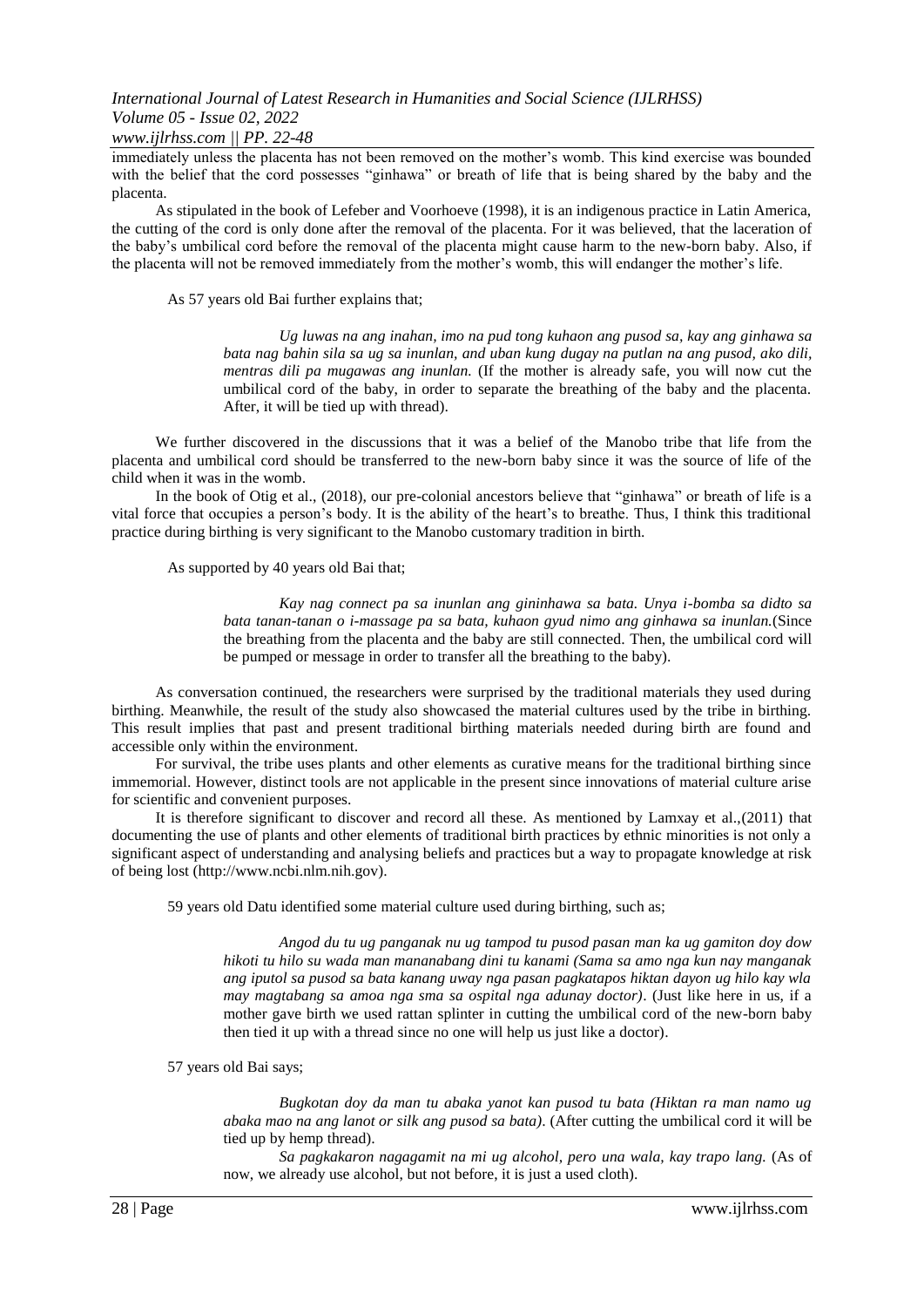*Human ana kay, sa una man gud wala pa'y bigkis igo ra butangan ug panapton ibugkot.* (After that, since before there is no girdle, so it will just tie up with a cut cloth).

63 years old Bai says;

*Unya ang lampin sa una kay Gabon. Mao i-trapo sa tae sa ilang anak sa una. Akong mama sa una mao ang lampin nila, tambal baya gihapon na.* (The diaper we used was Blumea Balsamifera or Sambong leaves, it was used by my mother before since it is also an herb).

*Pagkatambal sa pusod naa na pud tambala na. Mag-uling o sunugon ba unya imong ibulit sa pusod kanang anahaw. Kung walay anahaw kanang bagol. Naa pud yuta nga ilawom sa abuhan, luto na gyud nga yuta*. (For faster healing cuts of the naval of baby, the medicine will be a charcoal from burned anahaw or coconut husk. Or the burned soil from the dirty kitchen is also useful).

Consequently, the researchers found out that the tribes efficacy on the healing power of medicinal plants made them doubted the health program of the government. They shared that most of them do not conform to the government health program like compulsory vaccination and the use of contraceptives given from the health centers. This belief only means that the Manobo tribe in Kasapa 1 has suspicion and mistrust when it comes to vaccination and the use of contraceptives for birth control.

As expressed by 57 years old Bai;

*Unya kanang ako, ang akong anak upat ra kabuok. Pirmero nakong anak duhaka tuig nakita na pud sa akong ika-duha nga anak, pag-utro na pud pito ka tuig. Wala ko'y kuan, kanang unsa ni nay gipatumar nga aron dili manganak, ako wala. Kana rang mga gamut akong gi pang-kuan, pito gyud ka tuig adiser nanganak ko sa ikatulo. Pag utro na pud pito na pud ka tuig naka anak ko sa akong ika-upat, pag ika upat na ang akong anak, wala na dayon. Mao nangang mga kuan kay panghatagan ug pagpa-undang, pero kay kuan man gyud nga dili mawala sa amoa nga ang uban magpa-immunize, and uban kay dili. Matod pa nila, "amin eh kuna ki man ug pa immunize su ug kasakit man kan anak ta ug hingyawon man, dow para masabid ki ug makabuli tu tumba ojow ka ug kahalinan kandan" (Dili mi mag pa immunize kay masakit amo anak ug basin mahilantan. Ug para permamente daw mi kapalit ug tambal aron mahalin sila).* (I have four (4) children, my first child is two (2) years old when I had my second child same with my third child the last is seven (7) years when I had my youngest. I do not intake any contraceptive medicines, only herbal medicine, however the gap of my children is very ideal, and after my fourth child it just stopped. That is why we don't usually patronize those contraceptive medicines. Some of us take immunization some do not, because accordingly," we don't want our child to be immunize because it can cause fever so that they can sell a lot of medicine).

In consonance with the study of Dube et al.,(2014) that indigenous group refused vaccination since this programmed of activities corresponded with a cultural event and the parental refusal of one or two more vaccines. This finding only implies that the tribe could survive in their ways; however, life can be uplifted in terms of health care and wellness if they were oriented comprehensively about the benefit of the health programs.

As seconded by 35 years old Bai that;

*Ang ako gyud ngig-agaw wala gyud siya nag pa-immunize. Pero hinuon ang iyang mga anak bus-ok man, walay mga sakit kana rang mga herbal.* (My cousin does not patronize immunization, still their children are healthy despite of herbal medicine intake).

On the other hand, the conversation animated when informants changed the topic to traditional rites of passage. The researchers found out that same in the mainstream practice; the tribe performed circumcision. According to Lisulo (2009), culturally, circumcision is characterized by a maturation process that emphasizes it as a rite of passage to manhood. However, it was surprising to know that the male ancestors of the tribe did not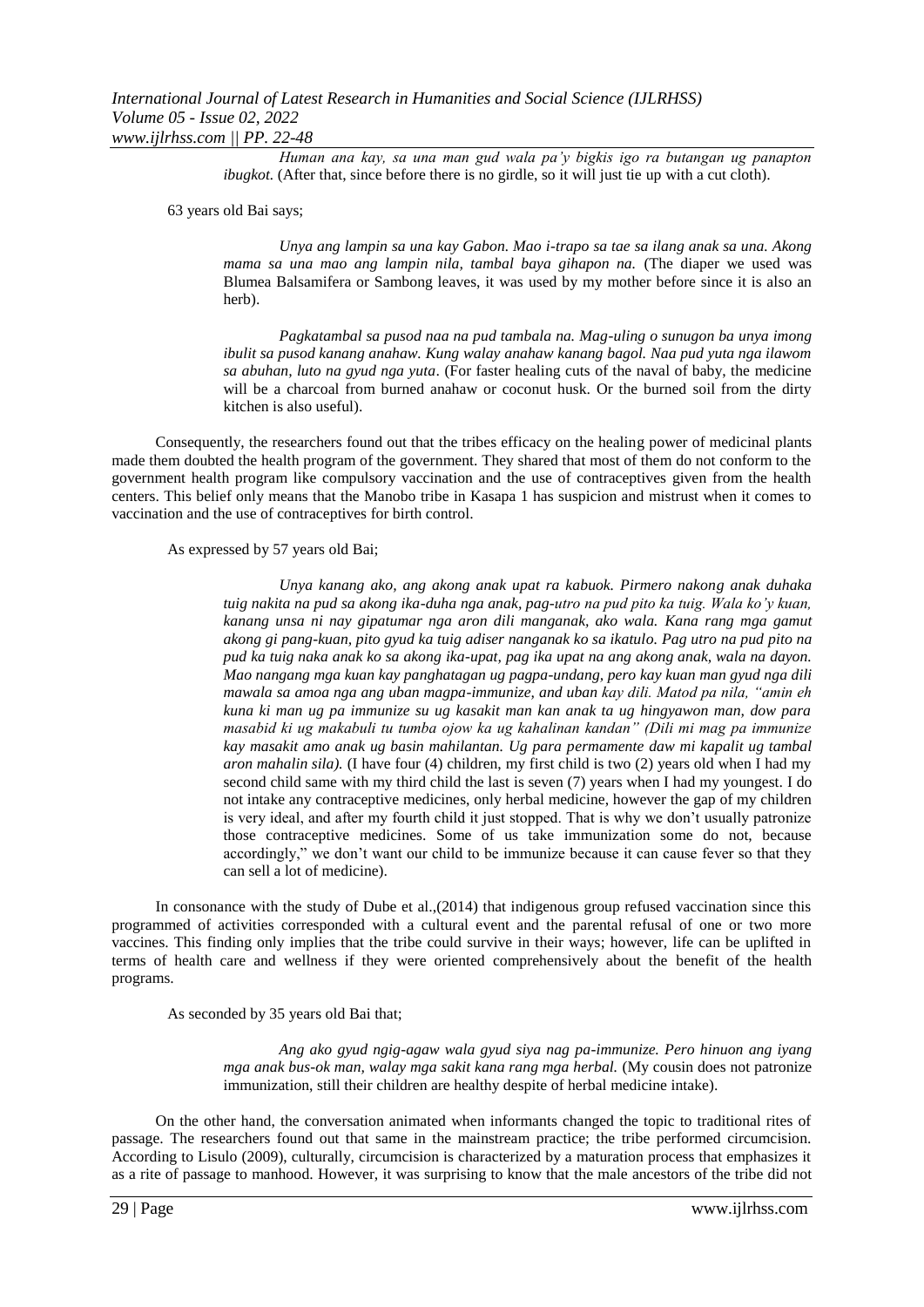*www.ijlrhss.com || PP. 22-48*

practice circumcision. It only implies that the men of the tribe were able to live and reproduce without being circumcised.

As revealed by 48 years old Datu;

*Sa una way tuliay, pero kadto lang sa una. Sa pagkakaron ni sunod na mi ana nga kultura. Akoa ng mga Apuhan nangamatay na lang, asta akong mga uyuan mga wala gyu'y tuli.* (Before, there was no circumcision. My forefathers and even my uncles died without being circumcised).

However, this practice for the rites of passage on the puberty stage was influenced and introduced by the foreigners who used to live in their place long before. It was adopted and became their practice as influenced by the society to the young ones since it is the trend and they might get bullied if not circumcised.

As further revealed by the 48 years old Datu;

*Sa una pwedi pa ang walay tuli, makaanak man gani gihapon. Pero karon kay lagi mauna naman ang naandan, unya kaulaw naman ingnon ka nga walay tuli, mao na nga magsunod nalang gayud ka sa tradisyon.* (Before, it is alright not being circumcised we still able to reproduced. However, it is shameful if someone know if you are not circumcised, anywayits already the trend and practice).

For the Manobo's circumcision was not an original practice in their tribe however due to what the society requires they tend to follow it to avoid shameful criticism from others.

As stated by a 57 years old Bai;

*Ang akong Papa ulitawo na wala pa man siya natuli, kan ug patuli on ug podot tu sipit tu kagang dow ipa ipit doon tu kinda tu uyo tu yaso (nagkuha siya ug sipit sa kaga, ng putlon niya tarungon ug tabas mao na ipa-ipit sa ulo sa oten. Pag-tungang gabii, manglapas naman na siya, di tuli na*). (My father was already a bachelor but was yet circumcised, he took a mud crab and carefully cut the pinch and clip it on the top of the penis. During midnight, it already lacerated then it was already circumcised).

On the other hand, the circumcision among the women was not that tedious as men since the process is only by piercing the ear, which is not an indication of the puberty stage but for beautification purposes.

As revealed by an 63 years old Bae;

*Min ku buhi ka ug tulion ug yungagan kan talinga tu mayo wag kan sipit ghapon tu kagang ka ug gamiton (Kun babae ang tulion bangagan lang iyang dalungan ug luag tapos singpit gihapon sa kagang gamiton). Ang babae tulion gihapon kay tusukon man ang dalungan bitayan ug dagomug hilo. Sa una kay tunok/dugis. Ang akong Lola sa una kanang ipa-sipit sa kagang, pero dagko ang banagag. Dipende ug ganahan mag arites. Pero sa pagka-karon, bisan pa kanang bag-o ipanganak imo nang tusukan ang dalunggan kay dili pa man siya kabalo*. (The girl will be circumcised also by putting a needle and thread. It will depend on when she wanted to wear an earring. But as of now, even though a newly born baby can be pierced since they are still not aware of it).

Contrary to other indigenous tribe practices, some Islam communities usually do practice Female Genital Mutilation (FGM) as part of their tradition to rites of passage. In the article of Atom Araullo, FGM is a female circumcision as the partial removal of the external female genitalia for non-medical reasons as defined by World Health Organization (WHO).

However, there were also some traditions that Manobo women usually practice during the puberty stage, and this practices were carried out during the first menstrual period of the young girls. Rites were often done in the river by self-soaking, believing that it can strengthen her immune system against illness caused by menstruation.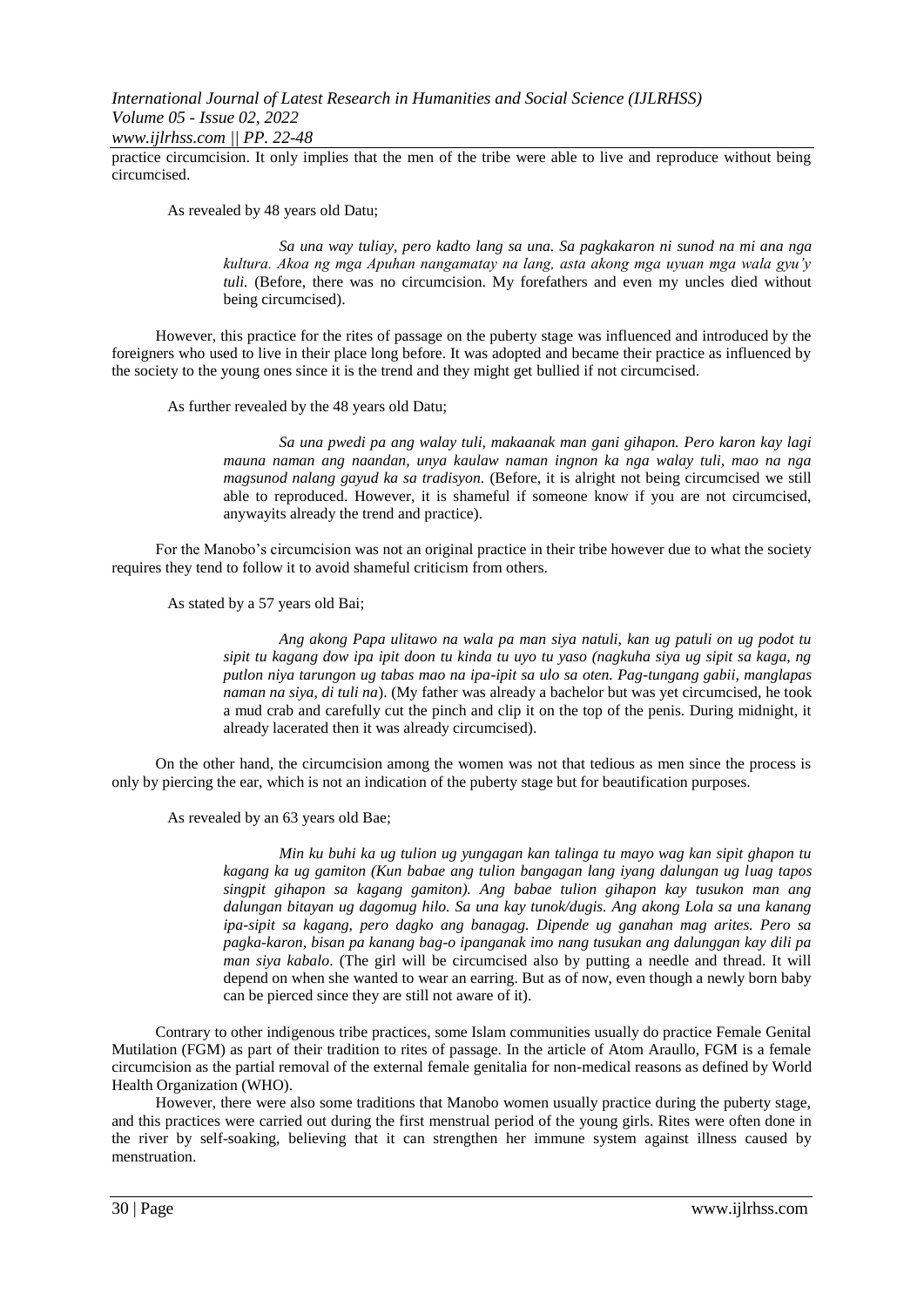A 30 year old Bai shared;

*Palihi sa dalaga kay maghumol ug tubig sa suba, kana nga adlaw pag-dug-on maghumol gyud sa tubig mao nay palihi para maenad nga dili ka maunsa*. (The tradition of a young lady will soak at the river on the first day of menstrual period. The purpose of it is to immune the self from immediate sickness).

Such this tradition practice on the rites of passage to manhood for men and women is a common practice. It entails that circumcision for men is inherited while circumcision such as ear piercing was originated from them and practiced even nowadays.

#### **3.1.2 Weaning**

For indigenous people, infant traditional feeding practices are done through breast-feeding. Study shows that lactation is the mode of feeding that baby among the Manobo tribe. As we observed during the conduct of the study, breastfeeding is the main method in feeding a baby and no single mother used a bottle for feeding.

Traditionally, it was their practice to give first liquid intake to the baby however not milk from a lactating mother but an extract from the leaves of bitter gourd since they believe that this can remove toxins from the new-born baby's body.

According to 57 years old Bai;

*Paggawas sa bata dili sa pa-didehon sa inahan. Magkuan sa anang dahon sa paliya, di ba pait man na, imo na ibutang sa init, salaon o imo pug-on mao na'y ipainom sa bata kay aron ang iyang kinaon ng hugaw mugawas, kon sa kuan pa Tiki-tiki).* The baby does not directly breast feed by the mother. The baby will first intake liquid juice extracted from ampalaya leaves so that toxins from the body will be removed first).

Base on the information, the Manobo tribe in Barangay Kasapa 1 has no hard or fast rule customary traditional practices in weaning a child. Traditionally, it was their practice that six months old is the best stage for weaning a child. Canadian Pediatric Society posits that the ideal age of baby to wean is about six months; it is when the baby is ready for other foods. (www.caringforkids.cp.ca).

Moreover, Dr. Madhu Desiraju in the Kids Health Organization posts weaning happens when a baby moves from breast milk to other sources of nourishment (kidshealth.org).

#### As 30 years old Bai shared;

*Dipende ra man sa bata ug mag-undang siya ug tutoy. Six months anaron na namo ug hungit, pakan-on bisan unsa kutob sa unsa among kan-on. Kamote, sud-an unsa dinha, anam-anamon na namo.* (It's up on the child if/she will stop taking breast milk. During six (6) months old, we practice the baby to eat solid foods just like sweet potato, viand whatever food is available).

Accordingly, there is no particular period as to when to wean a child; if the mother feels that it is time or there is a need to deter the child from breastfeeding, no rites are employed; instead, a simple way is done to wean a child.

As 57 years old, Bai futher implied that;

*Ug lutason na gyud namo kanang tag duha na ka-tuig. Butangan namo ug haling ang among atngal* (We deter the child from breastfeeding usually two years of age. In order that they will stop to take breast milk, we usually apply condiments in the nipple).

*Min kun ug yutason kan bata yuy a kan igbutang doon tu dud utu inoy agon ug kapudusan kan bata. Kung lutason na ang bata butangan lang u gluy-a ang totoy sa inahan aron mahapdosan ang bata kun mo totoy siya* (To halt the baby from breastfeeding, ginger extract will be put in mothers' breast so that the child tastes the spicy taste, with that , the child will no longer take breast feed milk).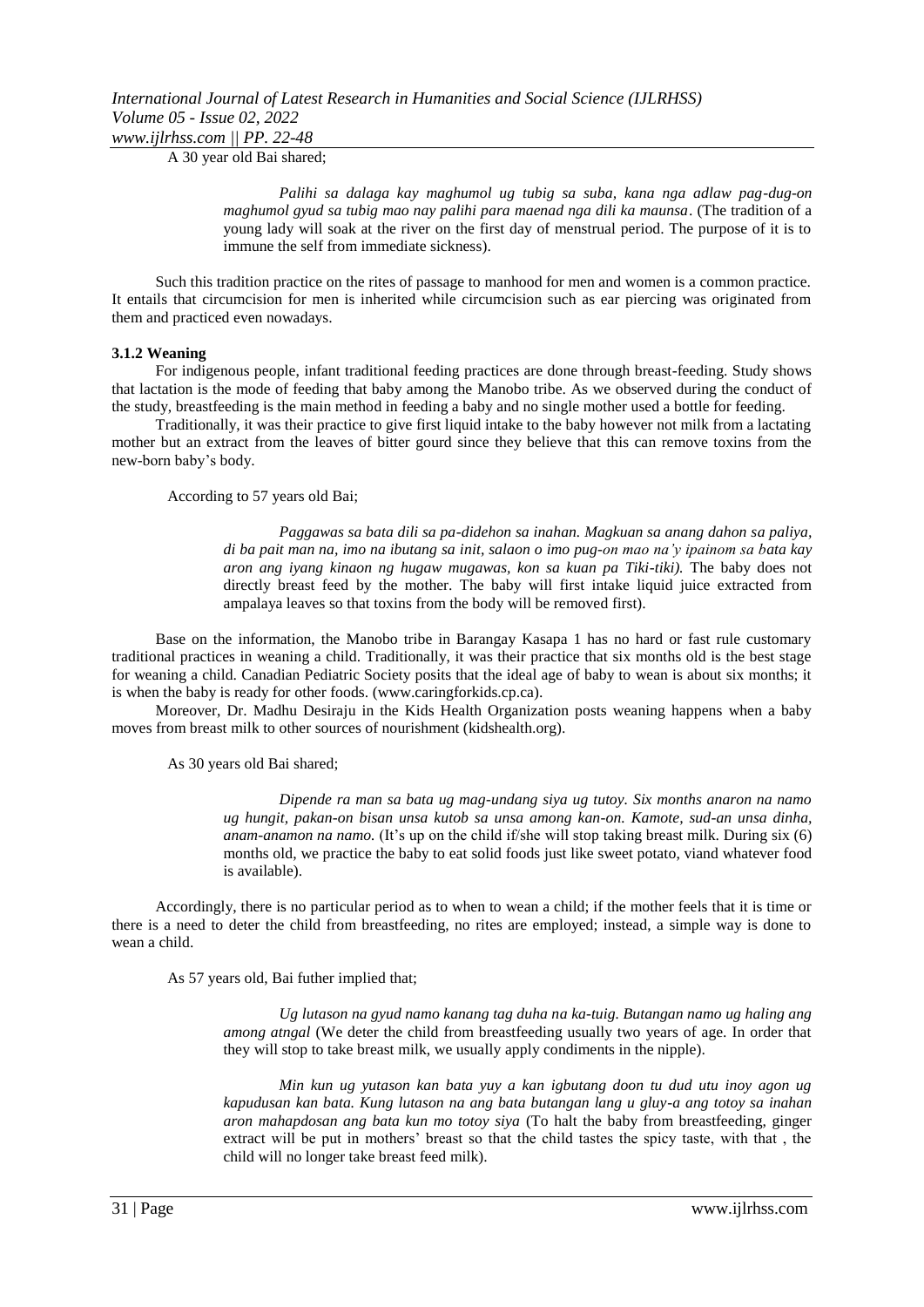### *www.ijlrhss.com || PP. 22-48*

According to the study of Gascon (2011), the Bagobo mothers prefer breastfeeding, however not for the health benefit but because it is the most economical way of feeding their infants. Furthermore, given with this literature, it can be concluded that somehow traditional practices on the ideal way of weaning a child among Manobo tribes conform to world health standards.

### **3.1.3 Courtship**

Based on the responses of the key informants, they have been still practicing their customary traditions on courting.

The researchers found out that they have three different processes of courtship based on their customary traditions. There was no particular identification of its type of courtship, but we just labelled them according to their manner. The three types of courtship that the tribe has been practicing are the parent to parent courtship, forced courtship, and the natural selection courtship.

The researchers learned that the most common and dominating traditional practice for courtship in the Manobo tribe in Kasapa 1, is the parent to parent courtship. This type of courting is basing on their customary practice called arranged marriage or betrothal type of courtship. Thus, this mode of courtship in the Manobo tribe intended to end in marriage.

It was expressed by a 57 years old Datu that;

*Daghan ta klase sa pag-asawa o pangulitawo, Kay ang buya gani ang mangulitawo sa babaye and inahan ug amahan sa lalaki. Dili makahibalo ang lalaki nga asawahon na diay ang babaye. Kay ang inahan ug amahan man ang manguyab kanuhay didto sa babae o sa ginikanan sa babae.* (There are different kinds of marriage or betrothal. Betrothal is when parents of the boy are the one will court the girl or the parents of the girl. The boy is not aware that he has about to court someone).

The other type of courting practice that the tribe practiced is the forced courtship. This type of courting practice has two kinds; the first one will depend on who has the affection, the young one, or the parents. If the boy is in love with a girl, or a parent wanted a girl to be married to their son, they will make a move or corner the girl that she cannot refuse anymore.

The second type of forced courtship happens when the boy accidentally or intentionally "touched" the girl. The boy is oblige to marry the girl regardless of they do not want each other.

### As what 57 years old Datu articulated that;

*Ang isa pinusanay o pinugos. Maka-kita ka dinha, parehas karon nakaanhi ka sa amo, pagkibali nay makgusto o mahigugma sa imo, wala nay pangutana, diretso ka na kuanon, dili naka pa-uli-on, pataparan ka dayon ug lalaki. Unya, dili naka makalihok, oh, pinugsanay na. Magustuhan ka sa ginikanan sa babaye, pagka-kuan, pataparan ka gyud dayon diretso, wala na gyud lihok kay maulawan tong naghatag sa imo.* (The other one is by force. If the other members of the tribe see someone liked you, there will be no interrogations you will not allowed to go home then the guy will be sitting right next to you that you cannot do anything, that is courtship by force. If a boy is also liked by the parents of a girl, the girl will be directed to set beside the boy, still he cannot do anything to avoid embarrassment on the part of the parents of the girl).

As supported by another participant, she revealed that courtship done by force would indeed end up in marriage.

As articulated by 57 years old Bai;

*Naa gihapon pinugsanay, kay ako nga naka-apo na man ko nga wala koy gugma sa akong bana kay pinugos man o buya. Nakaduha-an na man ko nangapo pero naa pa man gihapon akong bana nga wala koy gusto.* (Betrothal by force still exist, just like me. I already had grandchildren I still not love my husband since I have no feeling of affection on him when we were married).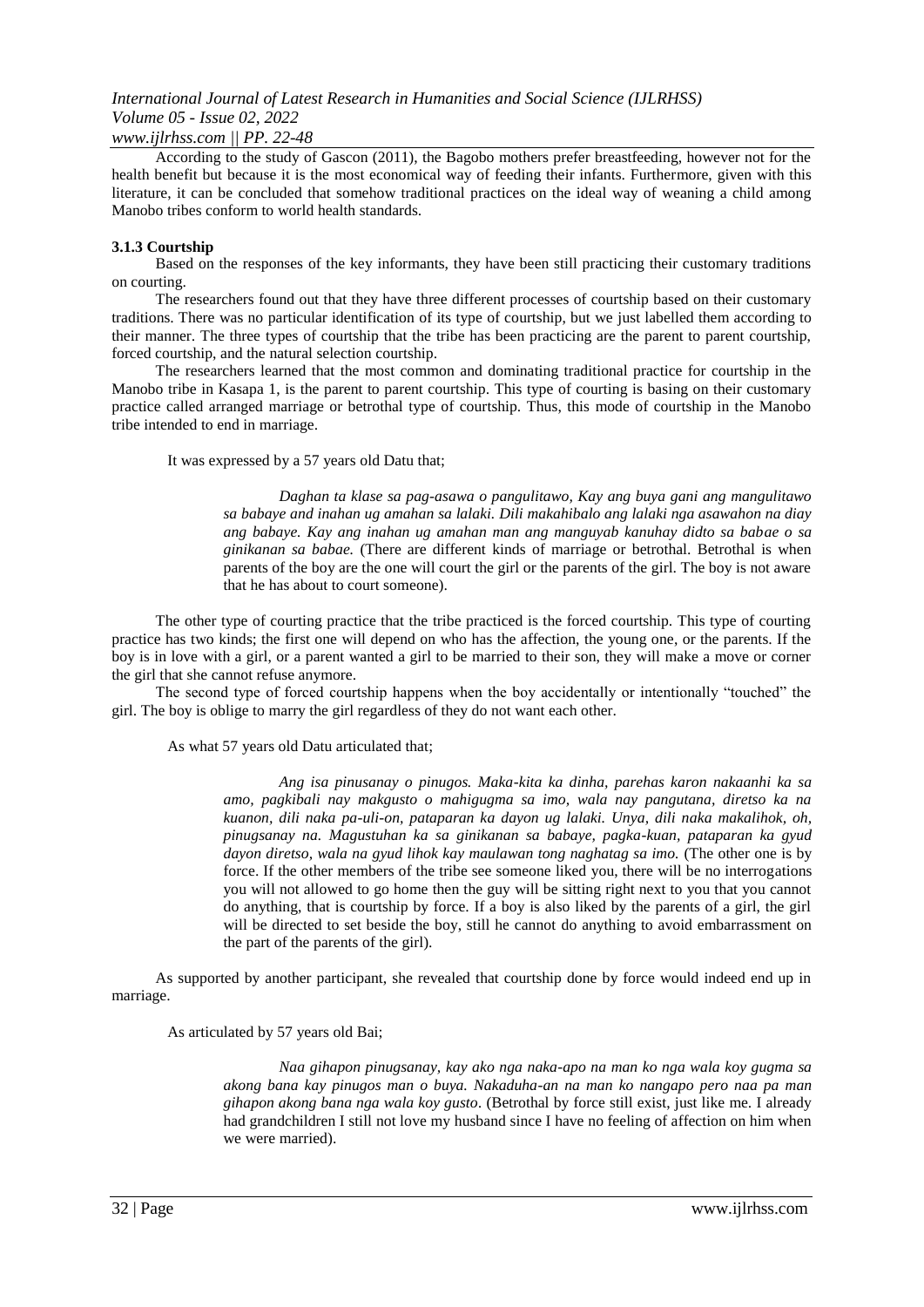### *www.ijlrhss.com || PP. 22-48*

They have also revealed how women in the tribe have been treated. Based on the findings of the study Manobo women are preserved and secured. Protection is instigated among women because they are not allowed to be touched by men especially if the woman is already dethroned, such to avoid untoward misfortune, the tribe highly safeguarded their women.

As expressed by 60 years old Datu;

*Diya tu kanami kan buhi nu daega ug sinabungan doy dow limpoton kun aka basta basta maka seid su bawal. (Sa amoa ang dalaga nga bae ginabutang namo sa private nga kwarto nga walay makakita bisan ang lalaki dli pwede magtan-aw kay bawal).* (Here, the lady is placed in a private room so that she will not be seen by men because it is restricted).

As part of their customs, the tribe presented several restrictions. It is prohibited to touch any part of a women's body. If done intentionally or accidentally, the man has already committed sinned against the girl. Thus the boy and girl are bound for marriage.

As further explained by 60 years old Datu;

*Min bawal ug tagonan kan daega su ug kasae anan nu dow ug kaasawa su ug bunan ka tu kan nigtagonan nu. (Bawal nimo hawidan o hikapon bisan ang sanina sa una nga mga bae kay makasal ka tapos asawahon naka niya kay mao man atong balaod).* (It is prohibited to touch even the garment of a women clothes as it is the law or else you will be required to marry her).

As part of their customs, the tribe presented several restrictions. It is prohibited to touch any part of a women's body. If done intentionally or accidentally, the man has already committed sinned against the girl. Thus, the boy and girl are bound for marriage.

As expounded by 60 years old Datu that;

*Na naa pa gyu'y bawal sa among mga dalaga. Nga di gayud ka kaduol diha sa gilingkuran. Kay kung imo nang magunitan ang iyang lawas, ihatag nan a sa nakagunit.* (There is also a caution to observe for the ladies here. Guys are not allowed to sit beside the ladies. If the boys will touch the body parts of the girls may it be unintentional, the girls shall be given to the boy who had been touched her).

Apart from restrictions on touching body parts, it is the tribe's belief that the female's purity or virginity is already stained or ruined once a man touched her body, may it be accidentally or intentionally. Furthermore, the tribe believe that, once a female was touched by someone they perceived she is no longer worthy for someone's love and affection.

Thus, she is no longer worthy of anyone who has the good intention of marrying her.

As what was stated by 60 years old Datu;

*So, ang babaye basta mahikapan nimo ang kuan, warag mao nay kuan namo tradisyon. Warag imo nang mahikap ang mga hiyas, muoyon naman na siya, kay wala na man sa siya'y mahimo. Ingon ani ang man ang posisyon, kanang babaye kung mahikap na nag imaong lawas warag isip itlog nga mabuak, dili na puwidi ulion*. (If the girl was touched especially on the private parts, she is already just like a cracked egg that cannot be assembled).

These findings only mean that women in the tribe are fragile. Thus, all members of the community treated and handle Manobo women with care and respect.

As what 57 years old Bae said;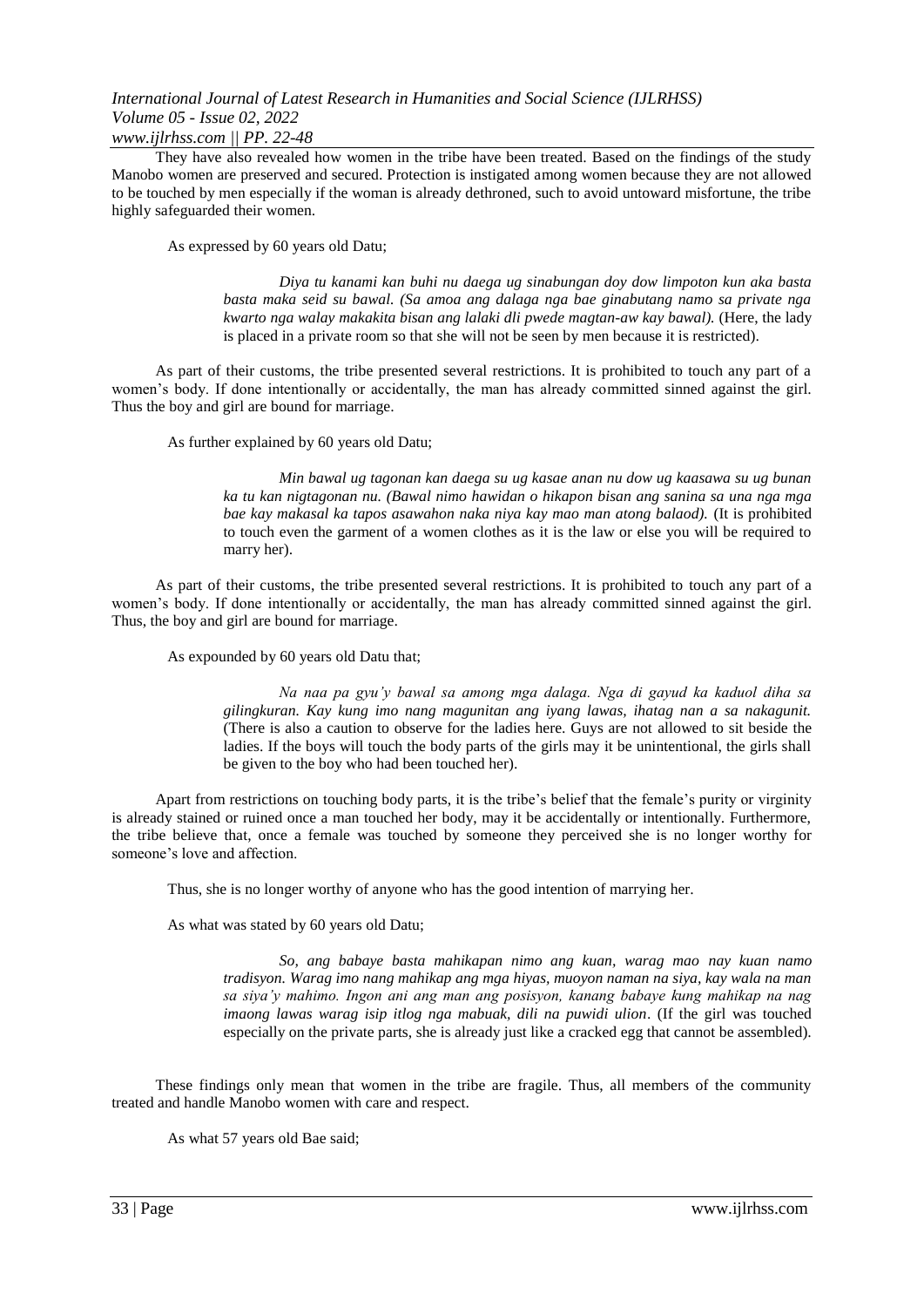*Kon sa amo pa, hugaw ka na ug mahikapan ang mga kuan*. (For us here, the girl is already stained if the parts of the body were already touched by a boy).

Furthermore, even the tribe practiced parent-to-parent courtship, they also revealed that they have a natural selection courting practice. Affection usually presented by playing a musical instruments called Kubing. Accordingly, this musical instrument is commonly used in Mindanao; its primary use is an instrument for courtship and recreation this is because when the boy or Yukus played the musical instrument, it marks poetry that signifies of his feeling to the girl (Veter, 2019).

As 57 years old Datu further expressed that;

*Dipende sa situwasyon kay kining sa una buya-buya. Pero naa may sa dalaga ug ulitawo diri sa amo, naa may kibale dulunggon namo diri nga kuan Kubing. Kinahanglan ug mag kuan ang lalaki mahigugma magkuan siya ug Kubing. Unya dinha ang babaye, masabtan sa babaye ug unsay gisulti sa lalaki diri mahitungod sa pagpahayag sa iyang gugma. Unya ug masabtan sa babaye, muingon ang babaye ng "Pahulama ko be!" unya dayon tubagon sa babaye ang lalaki pinaagi sa pag tugtug ug kubing. Mao nay ika-duhang prosesong gidala sa tradisyon sa mga lumad. Ang babae musulti nga "Musugot ko nimo!" nagsabot na nga magka uyab na sila* (It is situational since before it was a betrothal. But we have bachelorettes and bachelors here that used a sound of musical instrument *Kubing*. To show the affection and love of the bachelor he will play the *Kubing* in front of the bachelorette. If the girl gets the message of the *Kubing*, she will reply by playing also the *Kubing*. That is the second process of tradition in Lumad that we usually practice. If the girl will also reveal her affection over the boy who court then this signifies that they are already in relationship).

Moreover, despite their unique traditional practice on courtship, the elders were aware of the gradual changes along the process of courting. The tribes were also worried about the changes that happened among young ones. Since their children leave their community in a search for a job or education purposes, they just accepted the reality that somehow the exposure of the young ones to the mainstream could influence their child views and could have been influenced by a liberated mind-set and cultural practices.

Thus, for the elders of the tribe who accepted this reality, they are still holding to the hope and belief that the traditional courtship practices of the Manobo tribe in Barangay Kasapa 1 will continue to exist as long as their young ones will still embrace their way of living when these children comes back to their village.

This was attested by 57 years old Datu;

*Diri sa amo, naa pa gihapon ni nga kultura pero dili na ingon ana ang siguridad nga hingpit pa ang mga kuan kabatan-unan, kay sa karon kadaghanay sa atong mga kabataan diri sila na may mag pindot sa ilang magustuhan. Pero sa una dili gyud, maulawan ka, pugong gyud ka sa imong mahunahunaan bisan pa naka kuan ka ug first love diha. Sa karon wala na, kay isip una ang ato panahon lahi na karon.* (Here in us, we usually made a room for girls that cannot be penetrated by the boys since it is restricted to do so. We do have that kind of culture, but somehow as of now, the security of the young one is not that intense already because the young one is the one to choose who will be their partner in marriage. But before, it is not, you have to deter whatsoever feelings and thought you have to avoid embarrassment. However, it is not practice in the present because we have different generation as of now).

These findings only show that despite the tribe's geographical isolation and assertion that they do retain their customary practices, the impact of modernization could persist even in the remote forested area in the country.

In the study of Oni (1991), his findings revealed that courtship and practices had undergone pronounced change as generated by economic development and social change. However, in the face of these circumstances, Manobo do hope that their children won't abandon their culture, that when they return home, they are still bound to follow the customs and so they must abide by it.

Despite the awareness of this menace in their traditions, the researchers found out that the tribe has no mechanism or ways to resolve these challenges that they are facing in the preservation of their culture. Thus, the researchers presumed that their customary tradition in courtship is at risk and lost if not be documented.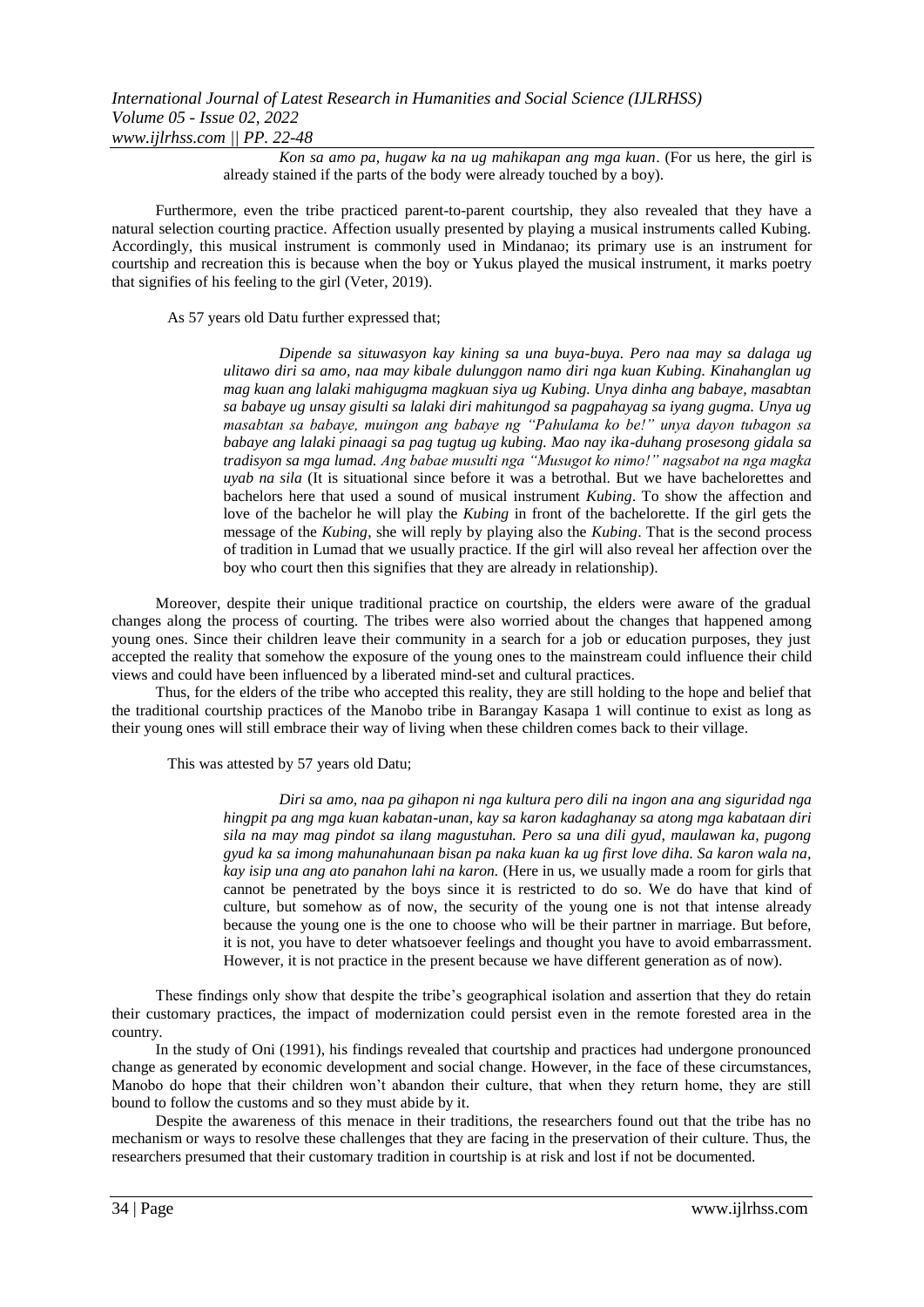*www.ijlrhss.com || PP. 22-48*

As 57 years old Datu expounded;

*Gikuan na lang namo gilauman nga dili nalang nato tag-don kay kanang kabataan nato karon gaka-anam na ug ka edukado. Pero bisan pa mag ana, pagbalik ra gihapon nila kibale ma-imbibe ra gihapon ang naa sa amo. Kibale musubay ra gihapon sila sa among tradisyon.* (We just hope and do not mind it since our young one's nowadays are gradually educated. Despite of that, when they came back here in our place, they can still imbibe whatever traditions that we have here. They still follow and practice our traditions).

### **3.1.4 Wedding**

Wedding for the Manobo tribe is not just a ceremonial activity. It signifies the way of life of the tribe as their means for continued existence and survival of their culture the bonded through marriage.

As a result of our informative conversation, the researchers were able to gather data on how the tribe continued their customs and traditions with the matrimonial binding of the two individuals through their traditional wedding practices.

Engagement process, submissiveness to the customs, dowry system and wedding ritual are the significant features the tribe manifested in their customary tradition at the wedding.

As the initial process, the tribe elders stressed out the significance of engagement. It is by rendering service in the parent's house of a girl; in this manner, the groom would be examined and judged by his personality, thus, he must prove his worth to the family of the girl.

As 60 years old Datu shared that;

*Min ku ug pangasawa kinahangyan pad nu ug pangaga dow panangkin tu pila nu tuig adiser igpaasawa kan buhi (Kung kabahin sa pagpangasawa kinahanglan ang laki mag serbisyo sa sa pipila ka tuig didto sa mga ginikanan sa babae kay aron maobserbahan sa ang kinaeya kun maayo ba na o daotan).*(About marriage, the boy is oblige to render service for number of many years on the parents of the girl to observe if he has good or bad character).

The wedding signifies a martial union of a couple. For a girl's parent and relatives, a boy's characteristics and attitude are vital to be familiar with him before deciding for a unification. Thus, it indicates that family involvements have a significant influence on marriage since the fate of a boy is at the hand of a girl's parents, and seeking for approval of a girl's parents is very tedious and challenging.

It was mentioned by a 60 years old Datu;

*Pangagad o managuin - bisan unsa kuahaon nimo, itigom nimo sa ginikanan sa babaye kay para masaligan ka. Ni ana dili ka tapulan. Magpakita ka gyud ug hilas diha, bisan dili ka suguon ikaw ang mulihok kay para pam pa-bilib ba.* (Servitude/Pagpangagad – The boy will gather and earn everything and save it at the girl's parent house to show that he is trustworthy. He will do everything even though he is not told to do so, articulating his characteristics of being a hardworking person, with that a positive impression can be earn from the girl's parents).

It is a tribe customs to render Pangagad or Servitude during engagement period regardless of the mode of marriage, may it be the parent to parent arrangement or betrothal. Moreover, it was apparent how the parents supported the married couple by giving a constant reminders, advices and guidance.

As expressed by 62 years old Dau;

*Bisan binuya, ang lalaki muhimo sa pagpangagad. Kay tinudluan na man sa ginikanan, "Kay ikaw gibut-an ta man ka, pag-binuotan. Subay sa among kinaiya, respituhi ang imong ginikanan*….(Though the courtship is through betrothal, still servitude should be done. Since it was advice by the boy's parent, "Since I demanded you, be good by following our own characteristics and respect your parents-in-law).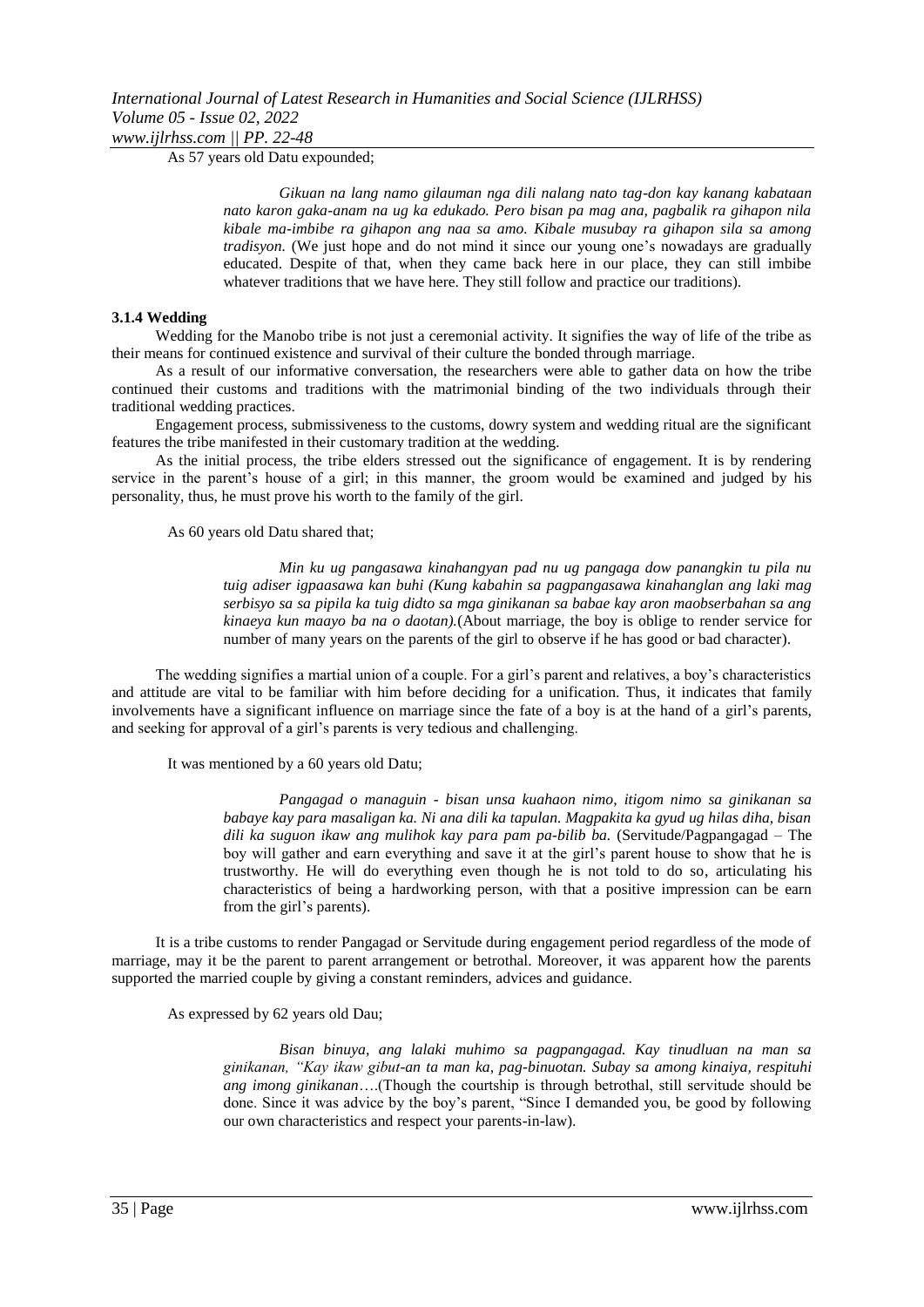## *www.ijlrhss.com || PP. 22-48*

Family building is vital for the tribe's customary practices. The members manifested great reverence to their customs since obedience to the family's will is highly owned. In his choice of a wife, the man in the tribe is guided to a great extent by the wishes of his relatives (Garvan, 1927).

Another manifestation is the unceasing support, advice and guidance of the parents towards the couple as part of their ceremony.

As the 62 years old Datu further explained that;

*Diha sa pag harong na nila dinha, ang imong anak taparan nimo, nga karon kon binisay-on nato, "Dong, kay giminyo ta naman ka, kinahanglan ang imong ugangan imong respituhan. Trabaho sa insakto kay para mabuhi ang imong pamilya. Ang mga binuhatan nga maka kuan ayaw buhata na nga maka-ulaw sa ato, maulawan ta"….O, ing-ana, mao na ang tradisyon.* (During the face off the boy and the girl, the boy's parent will give an advice, "Boy, since I already married you to someone, you should respect your father and mother in law. Work hard to raise your family. Negative character should be avoided since it will cause dishonour for us"….That is our tradition).

*Kay nagsugot man gani ang atong anak nga gibut-an nato, sugot pud sa atong mga hangyo* (Since my child follow my mandate. He will also abide with my request).

The boy or *Yukus* obedience to the will of his parent is an attest that no matter how matured and capable a boy for a decision making is the last word still at the hand of the family's will.

### It was confirmed by 57 years old Datu;

*Kami sa ako asawa wala mi nagka-istorya, gi-buya gyud mi. Pagsulti sa akong inahan nga ing-ana unya didto nagtrabaho manko, pag-uli, "gipamalay-an ta na ka, naa nay babaye nga sawhunon nimo", wa nako musulti igo ra ko nag lingiw sa iya. Bisan hangtod karon naa gyud nang buya* (I and my wife before doesn't have a conversation, since I am working that time. When I got home, I had nothing to do when my mother told me that I must marry the girl that they have already selected for me. Betrothal is still practiced even now a days.

Subsequently, Manobo's marital union is always for and in consideration of dowry. There particular things that were set or usually requested in the dowry system stipulated by the tribe; however, though this time dowry system is not observe strictly as before. As long as both sides of the parents agreed based on the demand and the capacity of the grooms to give the dowry, then there will be a wedding.

In the article of Oledan (2018) B'laan tribes, dowry system is not as prevalent as before, both fathers can agree on what one is prepared to give and what the other is willing to receive.

As specified in the statement of 60 years old Datu;

*Min ku ug pagpangasawa on kan anggam, aja apo ug pamujo tu yupoganon kun pag aha dan nu madoot kan kinaeya tu Yukos. (Kun mangasawa ang uyuan, ante ug lolo mangayo sila ug demand ngadto sa lalaki nga mo asawa sa ilahang dalaga ku dli mahatag ang demand dili pud ihatag ang babae).*(Before marrying someone, the relatives of the girl such as uncle, aunt or grandparents will ask for a demand to the boy who wanted to marry the girl. If the demand will not be given then the boy cannot marry the girl).

Diri dipende nianang kuan gi pangayo sa babaye. Dipende sa gi ihalad, twenty *thousand (20,000), karabaw, garan, ihatag gyud nimo na adiser makuha ang babaye. Pero kung dili nimo ihatag, dili gyud* (The demand will be based on the request of the girl's side, it might be in terms of money twenty thousand pesos, a carabao, or a riffle. It should be given before the girl will be given to the boy, if not, then is nothing).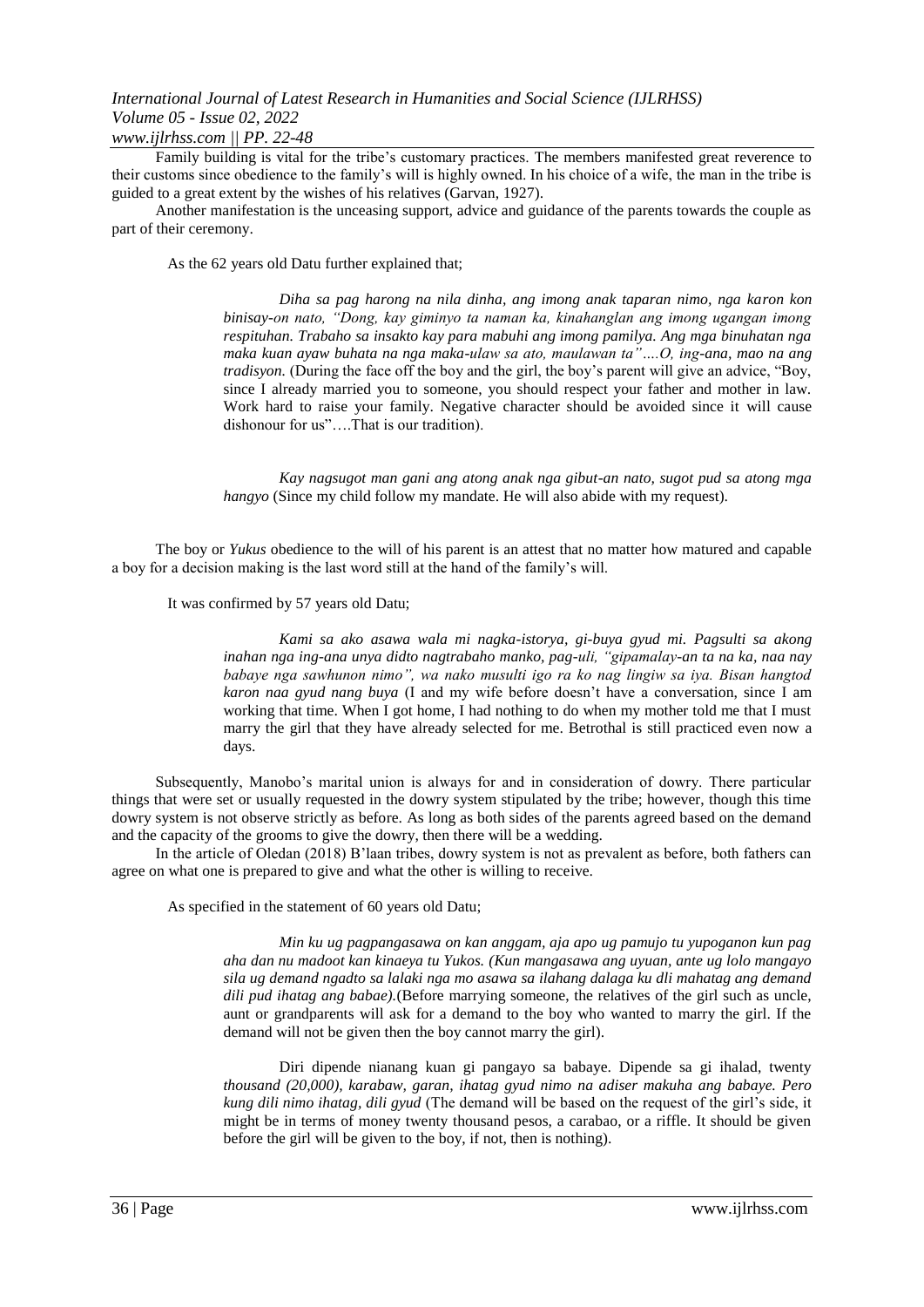### *www.ijlrhss.com || PP. 22-48*

After the engagement and giving of dowry, a wedding celebration is the next set in the process. Although, we were able to witness a real wedding ceremony of the tribe, the process was still discussed clearly and described by the tribe.

Both parties will going to decide on the venue and schedule of the wedding ceremony. However, the bride is the last person who has the power in the choice of the place on wedding ceremony, it may be in the church or her place. After deciding on the schedule of the wedding, both parties will start counting based on the number of days set for the wedding ceremony, and this was done accordingly by knotting a rattan based on the number of days of the wedding. The knotted rattan will be lessened everyday as part of their counting until the final day of the wedding rites.

As explained by 57 years old Datu that:

*Kanang nay kasal panag sabutan na sa matag ginikanan nga himuon nato ang kasal sa atonganak dinhi sa simbahan o sa balay sa babaye. Mag balintos ug uway. Naa may uway kibali nga ilang basahon, wara'g suwat nga ila kibali basahon. Kung petsa diyes (10), napulo pud ka balintos sa uway o lubi. Kada adlaw kuhaan nimo, na pito pa gihapon ka ana, tapos pagka-ugma kuha na pud nimo ug isa, pagduha na lang aw, ugma matuman na gyud ang kaminyuon*. (The wedding will be decided by both parents of the bride and the groom whether the ceremonial place will be at the church or in the place of the bride. They will knot a rattan palm. This serves as their guide for the number days on the wedding. If the wedding falls on the  $10<sup>th</sup>$  day, then, a ten (10) pieces knotted coconut or rattan palm will be made and everyday they will remove one piece, it is a countdown on the wedding day celebration, if there are two knotted rattan palm left, then it signifies that the next day will be the wedding day; marriage then will be realized).

Accordingly, the *Baylan* was the one who will going to initiate the ritual during the ceremonial wedding.

We found out that their wedding ceremony is not as prestigious as it was in the Christians wedding ceremony. During the ritual, the family members was surrounding around the groom and bride. The chieftains and the other heads of the tribe were also present during that time to witness the union of the two Manobo tribe members.

In the ritual, a plate with two pieces of betel nut or *mam-on* has been put at the center of the groom and bride as they faced each other. The groom will take one betel nut and directly put it to the bride's mouth, as the groom and bride do this process together it already symbolizes that the groom and bride were already bounded as one and it signifies that they were already married. This findings only implies that the Manobos' wedding ceremony is lawful and obligatory regardless of its modest process.

As further revealed by 57 years old Datu:

*Naay posisyon nga rituwalan. Ang Baylanang mag siremonyas. Sa panahon sa serimonyas, amo alirungan na ug saksihan nga ihatag na namo ang katungod sa ila nga kining mam-on ihungit kay para mao ray sermonya nga timailhan nga nagka-uyon ra. Tanan Datu naa dinha, unya magtapok dayon diha kadtong sa babaye ug lalaki. Among libutan kibale. Unya butngan ug plato dinha sa tunga, unya butangan ug ma-Mama' tag-isa sila*. *Min ku ug ritwal tu pag pangasawa doonmamaon nu nig tunga pagkatapos tu kan igsungit kan minama tu kan ug pangasawahay nu kandan nagka ujon on.* (Ritual is conducted as part of ceremonial wedding by a Baylan. We will gather around and be a witness, give the consent that the Betel nut will be eaten by the couple agreed with each other. During the ceremonial gathering all Datus are around. The groom and the bride will be at the center of the gathering, encircled by the all which are present during the wedding. A table will be placed at the center of the groom and the bride with two pieces of betel nut. The groom and the bride will get the betel nut. The groom will let the bride the betel nut that he took and same with the bride, she will feed the betel nut that she took to his groom, then after that, it signifies already that the couples are already bound with marriage).

However, though the marriage was already declared, the ritual does not end on that process. After the wedding, next in the process was determining the fate or the couple married life. The couple will going to spit in the plate and shown it to everyone to ascertain if the marriage life is in good fate. If the color of the couple's saliva is grayish, the tribe believes that it signifies the short term of the marriage life. Thus, another ritual will be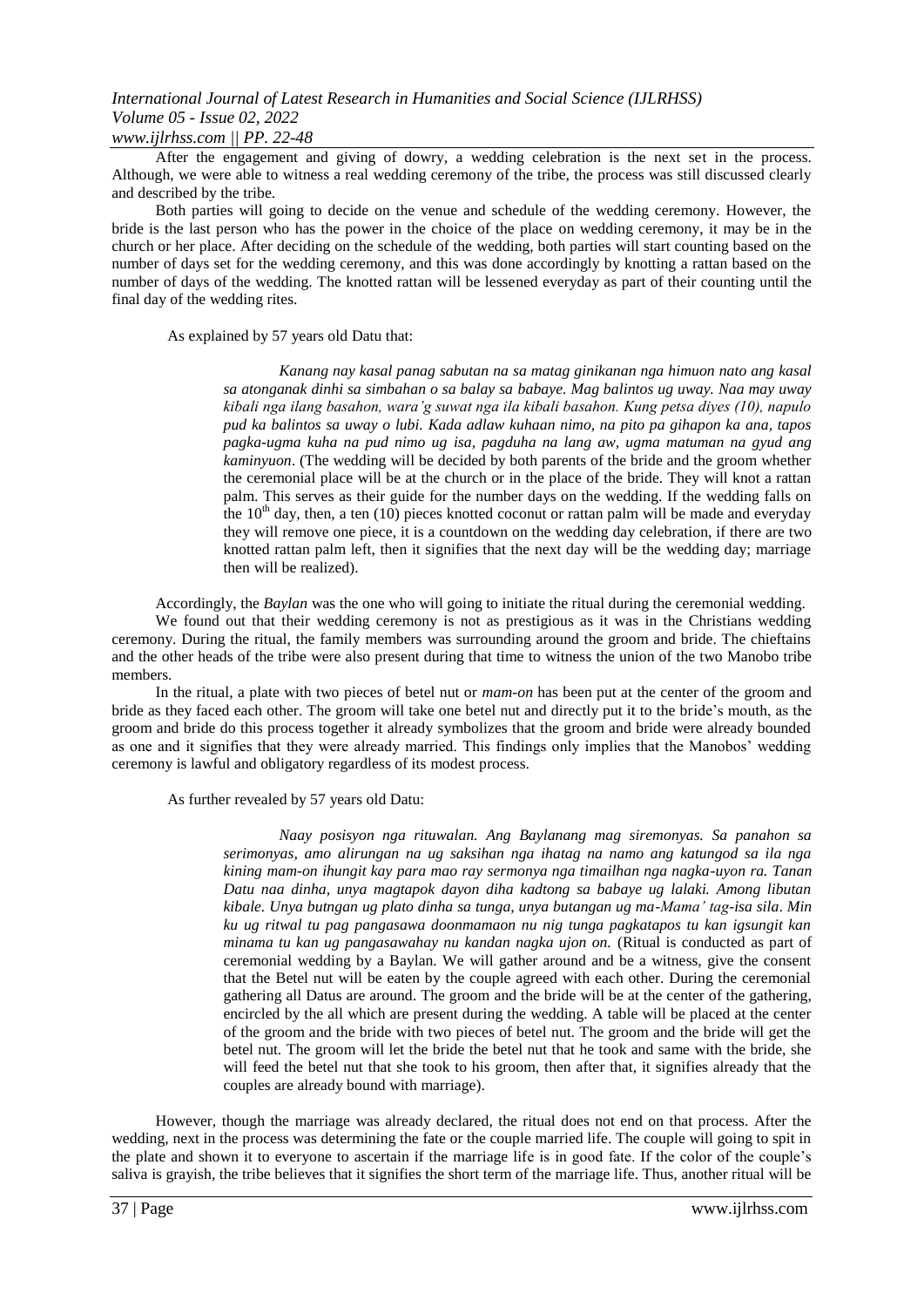### *www.ijlrhss.com || PP. 22-48*

done where the Baylan will slaughter a chicken, and offered the blood of the animal. At the same time, the Baylan and the people around uttered a prayer casting away evil omen and asking the Spirits that will grant the newly-wed couple a successful and lifetime marriage.

In the study of Garvan (1927), among the culture of Manobos of Eastern Mindanao, after the wedding rites, it is followed by a religious one that consists mainly of determining by divination the fate of the couple. This finding only indicates that belief in superstition plays a significant role in the realization of marriage fate.

As shared by 57 years old Datu:

*Matan-awan nimo dinha sa pagmama sa pagluwa. Makita-an na nga "wara'g kulang-kulang ni, oh, magkuha ta ug manok, rituwalan ni para mawala o masugpo!". Magkuha dayon ug manok nga kibale ihalad, muhangyo nga kining kuana, mga bataon, mga anak nga kabataan nga amo giminyo hatagan sila ug maayo nga kaminyuon. Kana ra ang gisubay nga kostumbre*. (It will be seen in the spit of the couple that there is something if the color of saliva is pale or grayish. If the spit of either of the couple is pale or darkish, then they will offer a chicken and conduct a ritual to deter negativity on the marriage life of the newlywed couple. A chicken will be offered during ritual asking that these children that we united in the matrimony of marriage will be given a bright future. That is the only custom that we follow here).

After the ceremony, the tribe holding a banquet. It was a custom that the burden of a banquet celebration expenses usually falls upon the groom's side.

As further explained by 57 years old Datu:

*Dipende, kay sa Bukidnon, ang babaye ang magkuan, pero diri sa Umayam, bale diri sa Umayamnon lalaki gayod. Managlahi mi ang sa Bukidnon ug diri sa amo kay ang babaye ang mukuan sa preparasyon kay mao kibale sa kasal kuanon dididiron tong lalaki. Pero diri sa amo, lalaki gyud and muhanda kung unsay mga panginahanglanon. Pareha anang baboy, ug pila ka sakong bugas, siya gyud ang magkuan ana para sa kasal.* (In Bukidnon, it is the girl side who will do and provide the preparation for the wedding banquet. However, here in Umayamnon tribe, it is our practice that the boy side will provide and prepare for everything during banquet, the boys side will decide as to how boar and sacks of rice will be prepared).

Though the Manobo tribe is known for its patriarchal social system, part of their tradition is that after the wedding, the husband will lived in his wife's jurisdiction. However, the husband will have to return home after a few days because of the tribes belief that his soul or spirit remains at home. Thus, he will take and bring it to his new place.

As presented by 62 years old Datu:

*Min pagkatapos tu pag inasawahay kan Yukos diyad on ug ugpa tu banwa tu buhi. Minpagkatapos tu kan ka Yuhos ug pabilin diya tu banwa tu buhi ug paulil on dajon tu umagad su kan umagad tu kan Yukos nabilin da diya tu kanda nu ugpaan.* (After the wedding, the groom will now live on the brides home. After the boy stay in his wife's place, he will return to his parents' house to fetch his spirit that was left behind before the wedding).

Somehow the tribe was facing a challenge and apprehensions on the preservation of their customary practices at weddings. As much as they wanted that the member will be bound legally according to their tradition on wedding, the member will still undergo another wedding in a Christian practice to obtain marriage contract papers since documentation or contract papers has not been their practice.

Not only in the wedding but also in baptism, the tribe has been compelled to do so since there were documents necessary to avail of social benefits and assistance in the government. Thus, it only implies that the tribe's assimilation of outside practices was due to mandatory compliance of the law, such adapted practices were already transmitted to young generations, but without proper orientations that it was not their own authentic or aboriginal practice.

As stipulated by the 59 years old Datu that: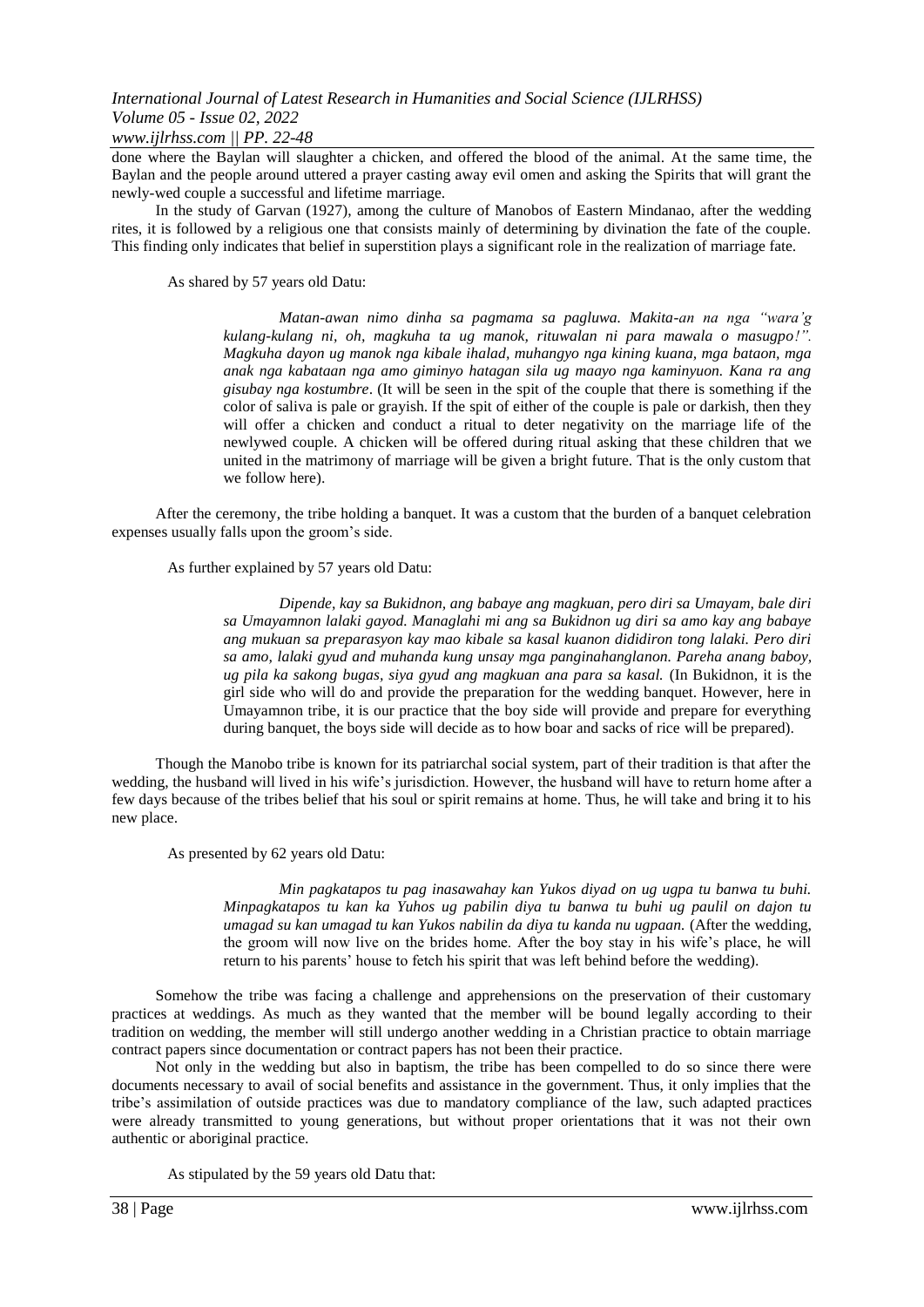*Kanang sa kasal usahay mapugos na lang mi anang ginatawag nga mansibado kay wala man tay papel nga gikuptan, pero dili man buot pasabot nga dili legal and kasal diri kay gilantaw man nga ang amoa nga ritwal sa kasal ug bisan kinsa pud ang magkasal diri ilahon nga legal.* (With regard to the wedding, sometimes we are compelled since we do not have a papers here, but it does not mean that our wedding conducted or even whoever conducted here as along recognized by the tribe is not binding because indigenous wedding ritual are recognized as legal and binding).

### **3.1.5 Burial**

The Manobo tribe of Barangay Kasapa has its traditional customary practices in keeping departed members. Along with the conversation, we documented some of the significant processes the tribe prepared during burial.

We found out that traditionally, the Manobo tribe practice short period of wake since the dead person does not undergo embalming. Thus, the corpse was buried one day or less after the time of death. Unlike in Hiligaynon, Manobos do practice embalming in their region; therefore, the wake will last from 8 to 12 days (Casimiro et al., 2015)

Nonetheless, the Manobo tribe wanted to adapt a long duration on wake. This intention can only be realized if they can avail the embalming process from funeral services because they also wanted to have long period on the wake for their departed love ones. But due to its geographical location and economic status, they are tied up to stick to its traditional practices.

> *Sa amoa, kabalo baya ka nga wala. Kinahanglan mamatay sa kana nga oras ilubong na nato kay wala gani man wala wala man ya'y medisina*. (For us, as you know that we have nothing. If our love ones die, he/she will be buried right away because we do not have medicine).

> *Bisan diri sa Kasapa, kapag dili gyud maabtan diri, wala makapaningkamot musulod diri, kay didto sa mga embalmer didto sa Loreto mu-ingon nga "Ay sus!, hadlok man inyo dalan".* (Even here in Kasapa, there is no who wanted to enter here, because in Loreto the embalmer will state that, "Oh my, the road is very terrifying").

> *Dilikay kaisa ra na, wara'g katulo na na beses nga amo na lang ilubong among lawas kay wan a may muabot.* (It is not just once, it is already three times that we have to bury the corpse since no one will come).

> *Puwidi ra man ta anang seven days kon naa'y natupok na. Alangan man mag sige ta harong anang baho* (It is just ok to have seven days mourning if the corps is already injected. It is unusual to mingle with the dead when it smells annoying).

The existence of the soul and its life after death is prevalent in their culture. Sending of their departed members has been done through a simple ritual conducted by a *Baylan* during the burial.

> *Kanang namay, wala na man gayo'y kuan kay namatay naman na. Pero pinaagi sa nagtuo man ta nga adunay kalag. Naa pu'y ritual ana, Baylan ang magkuan ana.* (The dead body is nothing since it is already dead. However, we do believe in spirit. We just pray that their soul may rest in peace. There is a ritual during burial and it is the *Baylan* or high priest who will initiate).

We also found out that any members of the tribe can facilitate a burial ritual in the absence of the *Baylan*. However, by doing such ceremonial activity, any member who initiated the ritual will call the spirit of *Baylan* by acknowledging his presence to assist them in praying that may the soul of the departed member will now rest in peace.

We thought that this tradition is just a practical way since they live in a dispersed area in the hinterland that, in most circumstances, *Baylan* could not able to attend directly to their needs at all times.

As 57 years old Datu continued sharing that;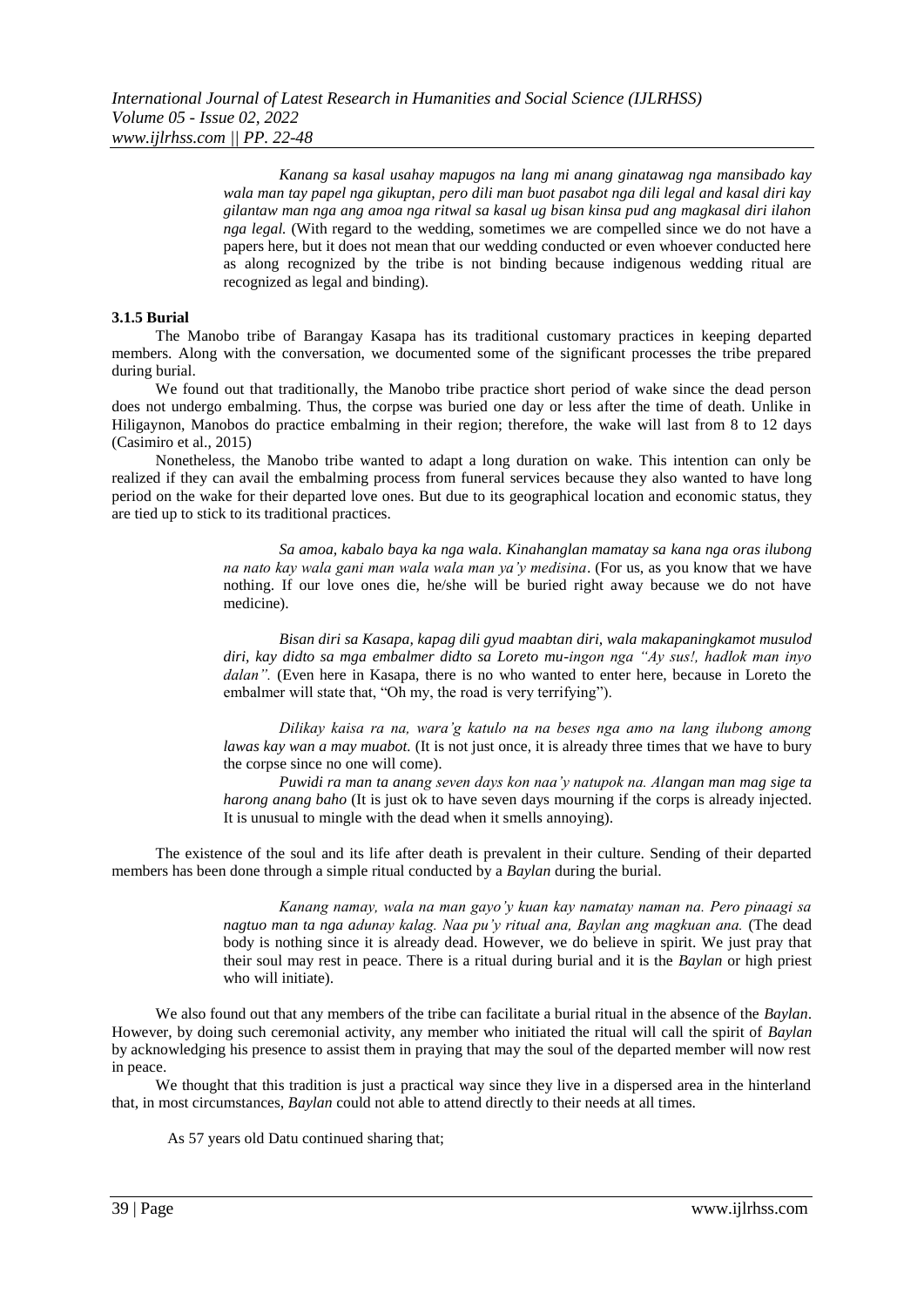*Kung sa apiki na nga dagan, puwidi na nga kita nga dili baylan ang mga rituwal, pero and importante gyud nga murag mukuan gyud ta kanang Baylan makahibalo man gyud na. Tawagon ra man gihapon, bisag si kinsa ang mag rituwal, tawagon ra tong Baylan ba nga sampiton iyang ngalan ba, nga magpatabang mi didto sa kuan "Baylan, tabangi mi ni ana"*. *Kung walay Baylan sampiton ang iyang espiritu*.(If the *Baylan* or high priest is not available, anyone can do the ritual during burial, since the *Baylan* can also determine. During the ritual the name of the *Baylan* will be uttered and call for his spirit, asking for help).

Moreover, part of their tradition that before burying the corpse, the important or valuable things of the departed member like betel nut or Mam-on, favourite clothing or any stuff, are placed in his or her grave. But the bereaved family will also bring along with them some memorabilia of their departed members for the memory of the lost one.

As stated by 57 years old Datu;

*Naay kibale parehas sa ako nga mu-mama', pagmulakaw ko, kinahanglan nga nay mamanga ibutang sa akong lubong diha sa paglubong nimo. Ang gamit o sanina pwudi ra bilinon isip handumanan. Kadto rang ganahan nimo ang bilinon nga sanina para maoy kabilin o handumanan.* (Just like me, I used to eat betel nut, if I die it should be that there is a betel nut in my tomb. With regard to things, some will also be included in the burial while some will not and serve as remembrance from the one who die).

It was also tribe's tradition to bury immediately the dead body of the member if the cause of death is contagious illness to avoid contamination of virus.

This was ascertained by 59 years old Datu:

*Min parte tu sakit nu makahalin tu otow kan ibog o dusdus su ug kamatoy kan duon sakit diritso da ig yubong para kunad on ug makahalin kan sakit din.* (With regards to sickness that is contagious and the reason of death, we directly buried the corpse so that the virus from the dead could not spread).

Accordingly, the corpse has been buried either under the ground or placed in the cave. After keeping the lost member, the bereaved family will burn their house to eradicate the virus; then they will look for another place where they could settle down again.

This is revelation of 40 years old Bae:

*Ang uban isulod sa langub ang lawas. Layo man ang butangan sa sulod, mao nga didto ilubong ang namatay. Unya nia among balay dire sa duol, muhawa na mi, sunugon ang balay kay ingon pa sa aton nga nay mga kagawug muadto sa laing bukid.* (Some will be placed in the cave, then since our house is nearby so we will leave, then burn the house since it was believe that it is already contaminated by the germs and we will move to other highland or mountain).

If the reason for death is a suicide, the burial process is the same. Accordingly, in the past, their dead ancestors used to be wrapped by a bark of a tree. Later, the tribe acquire the used of matress to cover or roll in the body of their departed members. It is more contrary to the Bagobo practices that they placed their dead in a carved wooden coffin in the shape of a crocodile basing on the belief that this reptile will protect the corpse from flesh-eating ghouls (Malajito, 2017).

As told by 57 years old Datu that:

*Ang nag suicide ilubong gihapon, baluton lang ug banig. Kuanan lang ug panit sa kahoy, mao ra man nay magamit namo dinhi sa una.* (If the cause of death is suicide, it will be buried covered by a mattress, but before only tree bark was used to cover the dead body since this is only available during that time).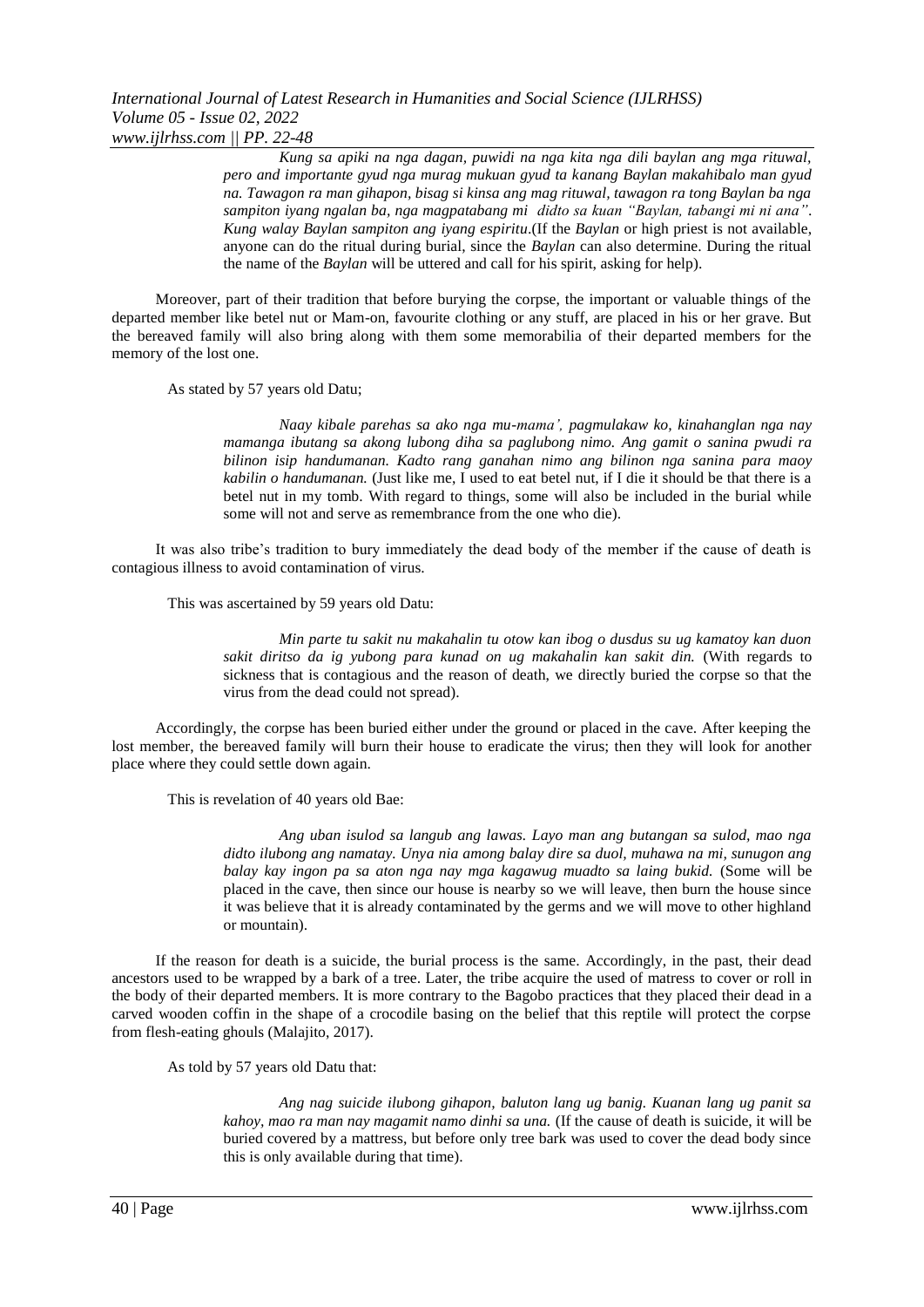*www.ijlrhss.com || PP. 22-48*

If the dead is a member of the tribe who holds a high position in the community such as chieftain, *Baylan* and other officials in the tribe, it has been their tradition to give special consideration to whatever request of the dead person. Accordingly, if he/she request not to be buried under the ground then they obey the request of the lost member.

We thought that this kind of privilege or exceptional treatment practice given to the higher official of the tribe as an example instead of burying it under the ground. The corpse was just lying down on his/her bed covered with mosquito net. Then the bereaved family will again leave and abandon their properties after offering a ritual.

This is the statement of 57 years old Datu;

*Dire sa kuan, sa tradisyon nay espesyal man. Sa kanang opisyales kibale kong mamatay, kung unsay iyang itugon amo tumanon. Kung muingon siya ug "ayaw ko ninyo ilubong didto sa yuta, ibutang ra ko ninyo sa balay isip tangyon," warang kang Marcos ba, mao nay tumanon namo kanang gisugo niya. Didto namo ilubong kay mao man nay tugon, mao nay ingon nila nga naa ibutang ra namo dinha sa balay. Mosketiruhan kung nay mosketero, unya biyaan na dayon.* (We have a tradition here that special. If the one who die is holding a high position in tribe, whatever the request will be granted. If the request is "Do not burry me underground, just lay me in my bed as corpse!, it is just like former President Marcos, then we will grant the request, the corpse will just be placed in the house with a mosquito net, then everyone will leave).

Settling down away from the tomb of their loved ones, we thought that it does not signify that the Manobo tribe did not commemorate their deceased ancestors. It is just their belief not to pass by the graveyard. Leaving their dead loved ones without returning was part of their strong beliefs in evil spirits that is present whenever there was someone dead. They were frightened that the spirits might also harm them. Thus, yearly celebration on the commemoration of the deceased should has not been a practice in the Manobo tribe of Kasapa 1.

> *Wala dinhi sa amo nang kalag-kalag kay mahadlok mi man gani muagi diha sa naay lubong* (We don't have all soul's day celebration because it is creppy and scary to even when we pass by near the tomb).

Another participant supports the claim, accordingly the reason why they do not usually pass near the graveyard or visit the tomb of their loved one has something to do with their superstitious belief of evil ghost who usually resides near the tomb.

As 59 years old Datu shared that:

*Di man mi muanha kay naa may Binususawan diha, kanang ungo* (We don't go near the tomb or cemetery because it has a *Binusawan* or a monster ghost).

As manifested in the data, a strong belief in the existence of a ghost is prevalent in the Manobo. They are also believers of an evil spirit known as flesh-eating creature's living in the forest area, which they called *Binusawan*. Accordingly, the scent of this creature could make a person weak, and if a person is caught, the evil ghost will eat the person alive.

If a member is under the curse of the *Binusawan*, the tribe will request the *Baylan* to conduct a ritual to cast away the enchantment. Accordingly, this is their traditional way to cure a person who has been under the incantation of an evil ghost.

As further attested by 57 years old Datu;

*Min tinuod man kan aswang o busow ku ug makangadog ka tu ka ngadog tu binusawan ug yutoy ka*. (The existence of a creepy monster or aswang is really true, that if you can smell the scent you will feel dreary).

*Ang akong tatay basta igu lang paka baho niya sa baho sa binusawan, sarasay gyud, gi rituwalan adiser ni arang-arang. So, ingon ana ra ang dangpanan namo diri, kong naa mi*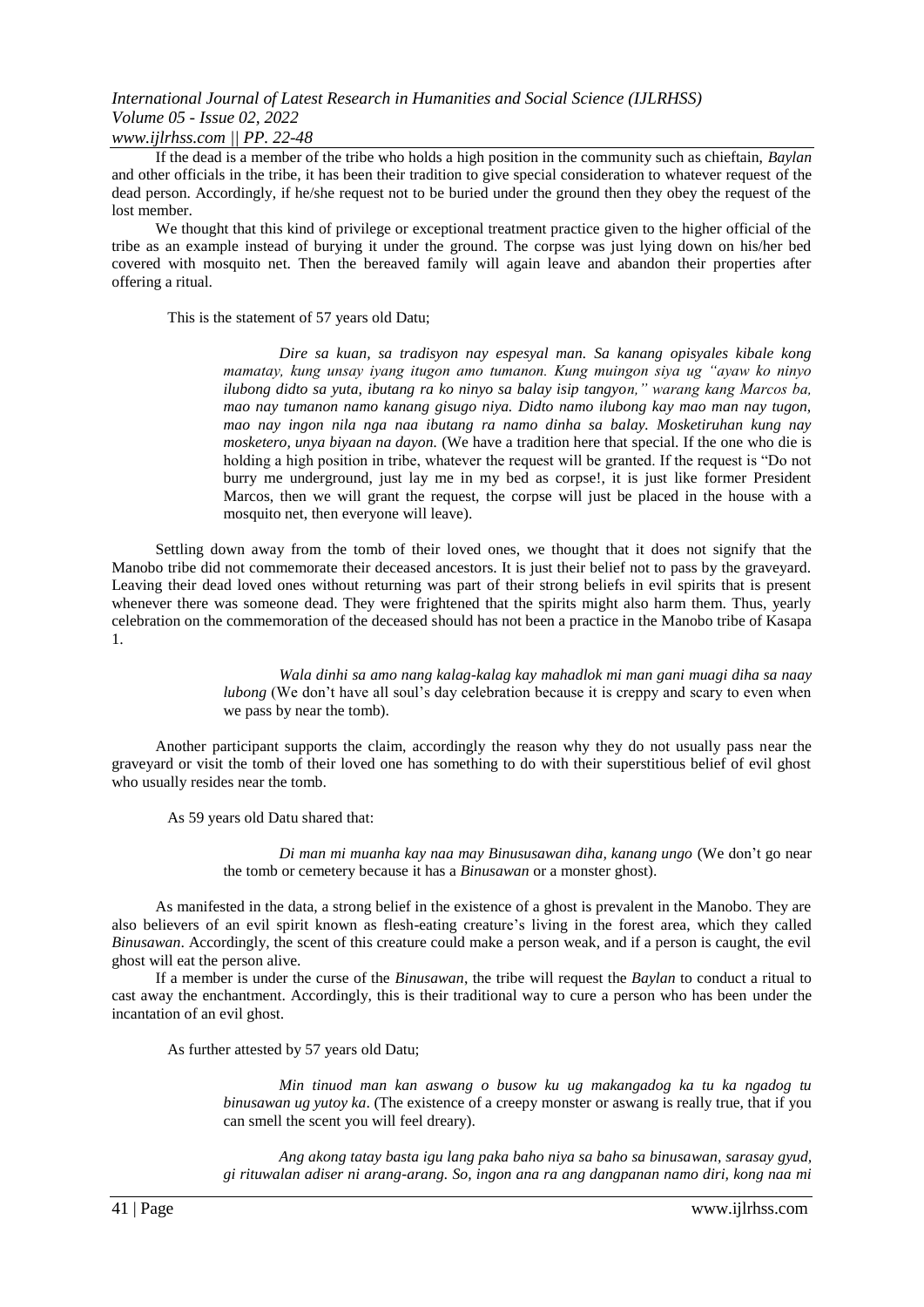*gamay'ng matingad-an magkuan dayun mi ug manok unya rituwalan* (You see that *Binusawan* or monster here in the forest. It will chase you and eat you directly if you will get caught. The scent can make you weak. It is usually appears during six (6) o'clock or on a rainy season. My father when he smells the scent of the monster, he felt weak. We just offer a ritual before he was well. So that is our practice here, if there is something that we thought that is caused by a bad omen, then will just do a ritual by offering a life of a chicken).

Though we are already in the era of civilization and modernization, the belief of this shape-shifting creature is still evident even nowadays. In the article published by Job De Leon (2012), it articulate that Filipino's belief in other superstitions has waned over the years. Still, Filipino's cultish devotion to the aswang's or evil creature's existence seems to be going strong.

### **3.1.6 Worship**

When we arrived at the place where they claim to be the place of their alter, the venue for their ritual worship, we thought of a cave or a rock or a tree or anything that the indigenous tribe used to worship. However, what we witnessed or saw was an open chapel made of wood in front is a small alter with a table at the center.

Tribe's precious ornaments that such as "bali-og" and other traditional tools are placed and preserved in the altar. At the center of the place is the table where the *Baylan* stands while preaching. We noticed directly the small statue of the saints Holy Child of Jesus and the same size of crucifix beside it.

Based on what we have witnessed, it is apparent that religious worship of the tribe is not at it was customary as before. We presumed that the religious belief of the Manobo tribe had been influenced already by Catholic practice or religious culture.

Accordingly, the tribe held worship every Sunday in the place they called *Odling* or church initiated by their *Baylan* as their high priest. The tribe's mode of adoration for God was not a traditional one since the ceremony or the process was not in the form of rituals, such as offering animal's blood, dancing and chanting. The *Baylan* was in front of the alter delivering his sermon in which there were moments that they pause for a prayer after the preaching the members will stand up and gathered around while offering a worship song. As they gather, we noticed some actions or behaviour that is common in the Christian practice since all of them, while singing their worship song they raised their hands above their heads as their eyes were closed. Some were just raising only one hand, and the other hand was in the chest.

As we heard one of their worship songs, it seems that the hymns were so familiar, which we presumed that the song they sang was not original composition, and the lyrics were just translation of their language.

The political hierarchy was one of the notable observations we had in the tribe. Facing the altar, we observed that the Baylan was sitting at the center and his right side of the Baylan sat the female member of the chieftains and other leaders of the tribe may it be their wives, daughters, or mother. On the other hand, the other members were just sitting down along the wooden benches in front of the alter but no longer according to their gender.

But before we started the focused group discussion, the tribe offered a ritual, the customary ceremonial tradition of the Manobo wherein they offered a prayer through slaughtering a boar and offer its blood in front of the altar made of coconut leaves and inside of it was a candle and plate full of rice with betel nut, one piece of boiled egg, and a coin.

The tribal leaders and the chieftain stood in front of the boar. One by one, they uttered a prayer in their language until they prayed together. After the prayer, they stabbed the boar, blood filled the basin, and some of the members took a little amount of blood and massaged it to their body parts that cause pain or ailment.

Based on what we have witnessed and observed, we could conclude that the tradition they were practicing on worship has been different to what was the original. Still, despite the changes, we could also assess that the Manobo tribe do not disregard their traditional belief instead they just incorporated it in their customary tradition. Retention of some culture may be the reason why the tribe still claimed that what they have been practicing was their original culture.

Change is inevitable, may it be in the process of the tribe's practices or the use of material culture.

One thing that the tribal chieftain stressed out was the purpose of offering a coin. According to the chieftain, every Sunday, the member will give a coin regardless of the amount to appease the ill feelings of the Baylan. This is not just an offering but use to detect if the member of the tribe is sick or has a suspicious motive over the group. Thus, this is a manifestation that belief of charm and magic was still in practiced in the tribe and possessed by the high priest.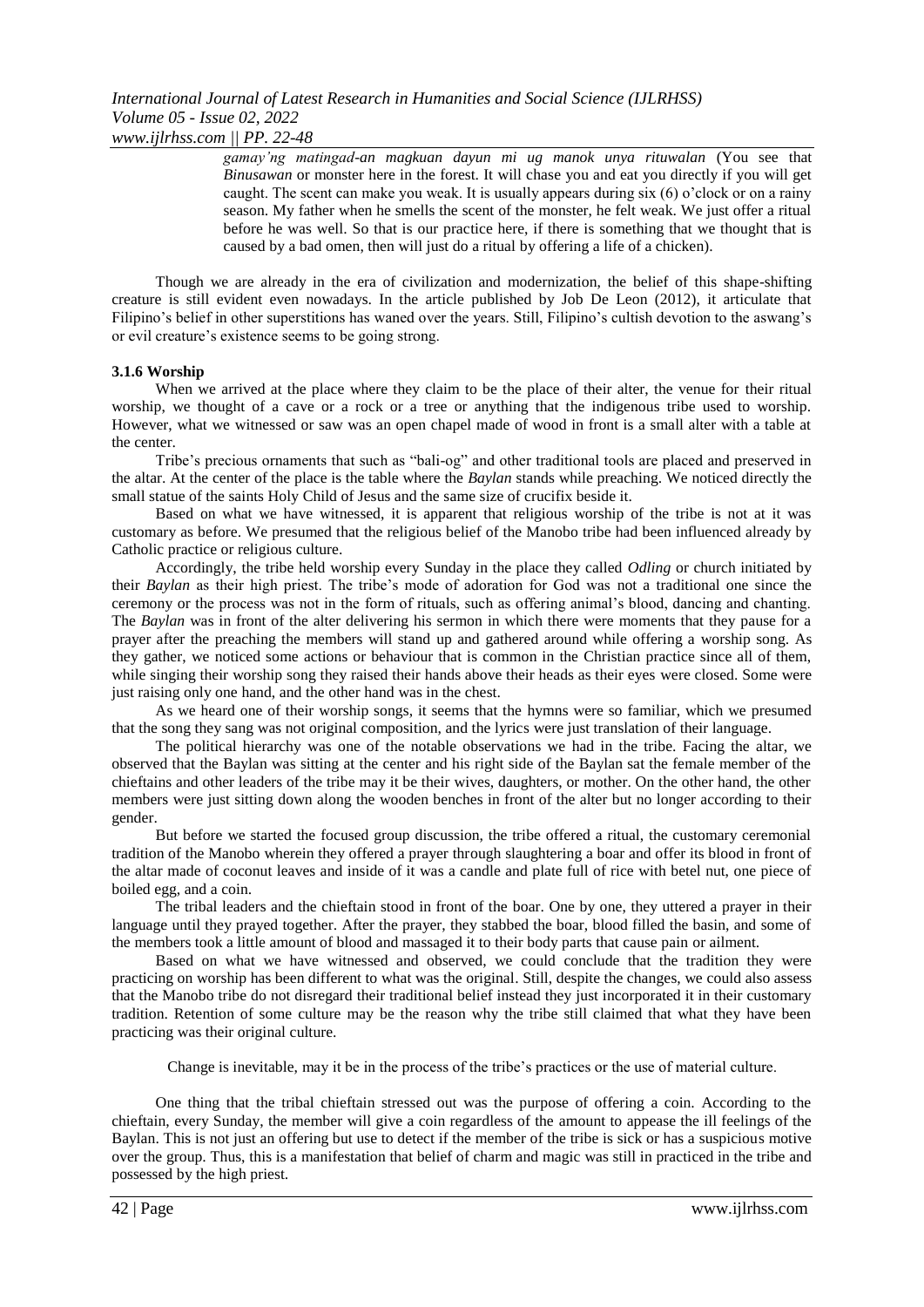As shared by 59 years old Datu;

*Diri kada dominggo gyud mi mo samba. Unya nganong magbutang man mi aning piso ba o singko ba nga sinsilyo sa alter panahon sa samba. Min panyajag tu baylan, kay kibale mao man na nga butang ang kuan sa Baylan, nga dili mulabad iya ulo, kay kon baga sample, kamo karon mao pa may pag-anhi ninyo, so ok lang nga maayo ang kuan paminaw ni Baylan, kuy kung nay mga dautan ng mga panghunahuna o tumong ninyo, kuan na, maglabad ang ulo niya. Siya may mupalit sa sala kay siya may gi-kuanan, amo na siya. Dili ra man kayo dako kay pang kuan ra man tawag namo ng "Panyagad". Kana gani nga bisan is aka gatos (100 Pesos) ta diri, butang tag piso-piso diha, gunitan niya, pang simhuton niyang kwarta para mahibaw-an niya kung ino na siya, meaning naa gyud na siya nga kuan sa iyaha, espiritu.* (We worship every Sunday here. We put a one (1) or five (5) peso coin in the altar because this aid the Baylan so that he will not have a head ache. For example, if there is a visitor or someone new in this place, if you have a negative thought over the tribe, then it causes headache to the *Baylan*. The high priest will the one to suffer because since the *Baylan* are the ones instigated with that power. It is just a little amount; this is our *pangyagad* or offering. Even though we are one hundred (100) persons who are present here then each of us will give one(1) piso coin, then just by touch and smell of the money, the *Baylan* can recognize the owner of the coin).

But as we further investigate, we found out that offering a coin was just a substitution because the traditional thing that they offered before was an egg. The egg was the usual material that the *Baylan* used in assessing the illness of the member. However, we know that the most common commodity that a group or individuals need nowadays is money.

Belief in spirits and deities is strongly and deeply noted within Manobo tribes' culture, and their spiritual practices very slightly despite the Christian influences. Still, there is one thing in common that binds them, the belief in one "Great Spirit".

The tribe exercised a practice of offering and conduct of ritual, however, the conduct of ceremony is seldom. Say for example, if there has been a bad omen, illness, weddings, planting and harvesting, and vow they assimilate from their ancestor to offer a ritual, may it be once, twice, or more in a year. But most of their ritual practices are usually associated with their agricultural aspect.

The chieftain stressed out that rituals in the Manobo tribe in the Umayam River does not practice offering of hard liquor. Such is a manifestation of the uniqueness and diversity of indigenous practices in our country.

It is manifested in the information shared by 59 years old Datu that;

*Naa pay lain nga situwasyon nga pag-ritwal. Sa karon maghalad kong mag-uma o nay harvest ug tanom o pagkaon ug sakit. Pero diha kanang ingon ana kay sa Marsh kada ritwal nay imnunon diri pud amo bawal na dili puwidi.* (We have also a practice of worship through rituals. We do have an offering during planting and harvesting in the farm as well as for the wellness of the sick. However, unlike in Marsh that hard liquor will be offered during rituals, we do not have that kind of practice because it is prohibited in here).

Agriculture was the primary source of livelihood of the tribe. Planting and harvesting will not automatically be done unless it has undergone several rituals. As a traditional practice, the owner of the land will deluge the blood of an animal on the field first before cultivation because the tribe believe that they have to ask first the permission and approval of the guardian of the land and *Magbabaja* or spirits of farming to till it and provide them with a bountiful harvest and the same ritual during harvest.

As expressed by 57 years old Datu that:

*Min tu pagpanguma doon ug himatajan usab nu baboy o manok agon tu pagsangpit tum go magbabaja nu nig bantoy tu bahin tu pagpanguma*. (In farming during the ritual, an animal such as boar or chicken will be killed as an offering to the owner of the farm and the crops asking for a bounty harvest).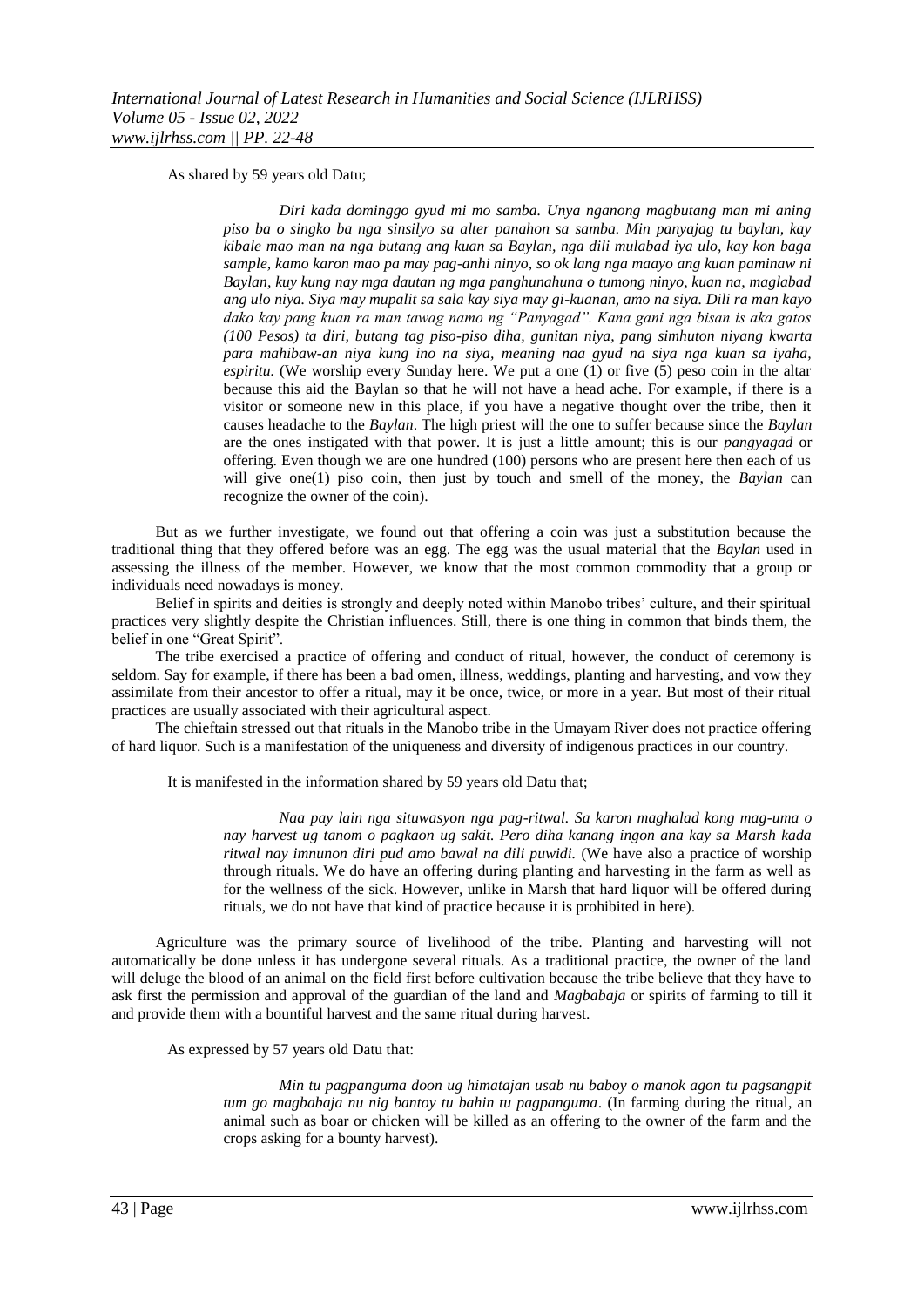*Min ku ug ani doon ug ihawan nu hayop tibali panawagtawag.* (During harvest period another animal will be offered during ritual as a reverence for a good harvest of crops).

However, before the ritual for the land, catching a boar as an offering will have to undergo also a ritual. The tribe believe that everything that existed in the environment has an owner or guardian, thus, everyone is entitled to permission and approval before accomplishing the purpose. The informants shared that ,*Mamumulig* the guardian and protector of the animals in the forests will not provide the said animals and it will make harder to catch even one boar/pig, unless, offered ritual is granted.

As what 60 years old Datu expressed that;

Min inggad pad tu kan ug pangasan doon ghapon ug tawagan nu ingtawag tu mamumulig. Pero diha ra gihapon gilawas sa iya Santo Nino. Bisan pa ang pagkatawo, ka grupo anag lawsas niya, kibale basta iya kagahom. Minyaen yaen kan tu pagtawag kan ginailing nu umagad. Bisan sa wala pa mi kadungog nianing komite, diri sa amo naa nay komite daan, kinahanglan irespeto na. (Each of us belong to different sector. In catching a wild boar, it should do after asking permission to the guardian of the boar, the *Mamumulig*. This guardian still part of the body parts of the Santo Nino. It is just, it has different illustration and designation).

Another information that the tribe shared that strengthen my assumption is the tribe's mode of worship that shows actions same from Christian practices. It was during the revelations that the spirits, guardians, and protectors of the environment might be agriculture for crops and animals have a different description. However, despite its differences, they claimed these are just a portion of the totality of the Santo Nino or the image of the Holy Child Jesus.

In the study of Garvan (1927) as cited in an article, Manobo tribe had an array of numerous spirits to whom is assigned the ownership of forest, hills, and valleys. At the same time, various divisions and operation of natures are under the superintendence of other supernatural beings (aswang project.com). Thus, the tribe firmly believed that each spirits have a purpose and individual duty to guard and protect the environment.

As further explained by 57 years old Datu;

*Naa pud dri sa amo nga kanang baboy nga kana patug-tugan, lain na pud na sya kibale nga ritwal. Parehas anang Santo Nino, naa kay pagtuman o San Pedro, ingon ana. Min tu pagtuman doy tu hakyaran bahin tu pagpanguma.* (We also have other ritual here, the offering of a boar. Just like Saints such as Santo Nino or San Pedro, you have a particular obligation to do. This is also our obligation in farming to conduct a ritual. It is seasonal, example at the end of the year we will offer a boar as an offering).

*Sa una kung ting lampas na, dili na mi mulampas kung dili mi mu-ritwal ug ing-ana nga posisyon. Simbolo man mang Santo Nino, kon diri sa simbahan. Di ba ang Santo Nino iya nang linya ang kibali siya ang nahulog nga nabutang diha sa Diyos, min ibabasok dini tu kanami pero dini tu simbajan Diyos. Mao na siya sa palay, kamote, ug bisag unsa iya nang kagahom na. Mao siya, kamite man na, by committee man na bisag asaka. Bisan ang tawo nay komite, sa dili ingon nato naa gihapoy komite.* (Before, we do not cultivate the land if we don't conduct a ritual first. Santo Nino is a symbol just like in church. The saints are appointed by *Ibabasak* or God as the protector of farm and crops it because of committee system. Humans are given functions and responsibilities based on the committee they belong and so are the super natural being).

### **3.2 Existing and Perishing Customary Traditions**

Based on the information shared by the tribe, we could conclude that somehow there were traditional practices that the tribe was able to retain; thus, they still practicing it. However, due to some influences, convenience, and change for symbols purposes and use, or obedience with the law; some of their customary traditions were already perishing and more so erased. Thus, they were not practicing it anymore and adapted some outside practices. Therefore, it only implies that their culture is already a mixture of foreign and traditional practices.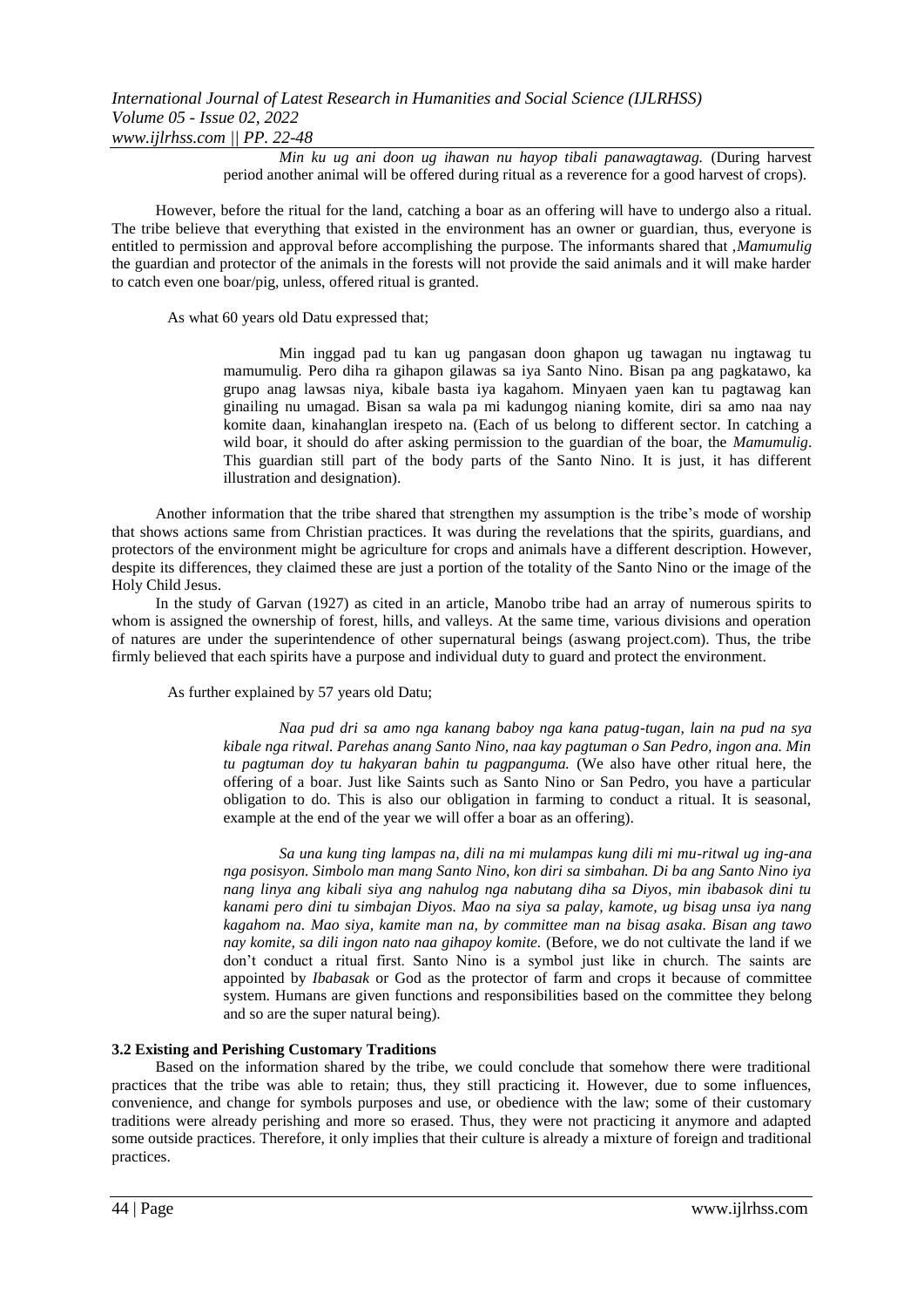### *www.ijlrhss.com || PP. 22-48*

The existing, perishing and acculturated customs and traditions of the tribe are categorized into two: the material culture and the non-material culture. The material cultures are those practices that mainly pertain to the use of things. In contrast, non-material culture refers to the system, process, or beliefs that the tribe abides based on their customary traditions. The table below shows the tribe's material and non-material culture that is still existing, already perishing, and acculturated. The table below showed some of the existing, already perishing culture of the tribe based on the shared information we gathered during our focus group discussion.

## **Table 1. Existing, Perishing and Acculturated Customary Traditions of the Manobo's**

| <b>CUSTOMARY TRADITIONS</b>                                    | <b>TYPES OF CULTURE</b>                                                                                                             |                                                                                                                                                                   |
|----------------------------------------------------------------|-------------------------------------------------------------------------------------------------------------------------------------|-------------------------------------------------------------------------------------------------------------------------------------------------------------------|
|                                                                | <b>Material Culture</b>                                                                                                             | Non-Material Culture                                                                                                                                              |
| <b>Initiation</b><br><b>Birth</b><br>and<br>1.<br><b>Rites</b> |                                                                                                                                     |                                                                                                                                                                   |
|                                                                | Reliance on the unlicensed<br>midwife or hilot                                                                                      | Home birthing                                                                                                                                                     |
| Existing                                                       | Reliance on the used of<br>herbs and medicinal plants                                                                               | <b>Belief</b><br>healing-religious<br>on<br>power through their Baylan<br>Belief on the important of<br>breath of life or ginhawa as<br>connected to placenta     |
| Perishing                                                      | Use of rattan or bamboo<br>silver in cutting umbilical<br>cord<br>Use of Blumea Balsamifera<br>or gabon leaves as diaper            | None                                                                                                                                                              |
|                                                                | Use of hemp thread in tying<br>up cutted umbilical cord<br>Use of mud crab pinch                                                    |                                                                                                                                                                   |
| Acculturated                                                   | of<br>Use<br>alcohol<br><b>as</b><br>an<br>antiseptic<br>Use of fabric / clothes to<br>wrapped in the naval of the<br>new born baby | Circumcision                                                                                                                                                      |
| 2.<br><b>Weaning / Lutas</b>                                   |                                                                                                                                     |                                                                                                                                                                   |
| Existing                                                       | Use of condiments applied in<br>the mothers breast to deter a<br>child from breastfeeding                                           | Belief that the ideal month of<br>weaning a child is on its six<br>months                                                                                         |
| Perishing                                                      | None                                                                                                                                | None                                                                                                                                                              |
| Acculturated                                                   | None                                                                                                                                | None                                                                                                                                                              |
| Courtship<br>3.                                                |                                                                                                                                     |                                                                                                                                                                   |
| Existing                                                       | None                                                                                                                                | Parent to parent courtship<br>Forced courtship<br>Natural selection courtship                                                                                     |
| Perishing                                                      | None                                                                                                                                | None                                                                                                                                                              |
| Acculturated                                                   | None                                                                                                                                | Christian Wedding                                                                                                                                                 |
| <b>Burial</b><br>4.                                            |                                                                                                                                     |                                                                                                                                                                   |
| Existing                                                       | Use of matress as covering<br>for dead body                                                                                         | Short period of wake<br>Belief of soul existence and life<br>after death<br>Conduct of ritual during burial<br>Abandonment of tomb<br>and<br>burning of the house |
| Perishing                                                      | Used of tree bark serve as<br>casket of the dead body                                                                               | None                                                                                                                                                              |
| Acculturated                                                   | None                                                                                                                                | None                                                                                                                                                              |
| 5.<br><b>Belief</b><br><b>System</b>                           |                                                                                                                                     | Belief in Tuman/vow/oath                                                                                                                                          |
| (Worship)                                                      |                                                                                                                                     |                                                                                                                                                                   |
| Existing                                                       | Usage of animal such as boar                                                                                                        |                                                                                                                                                                   |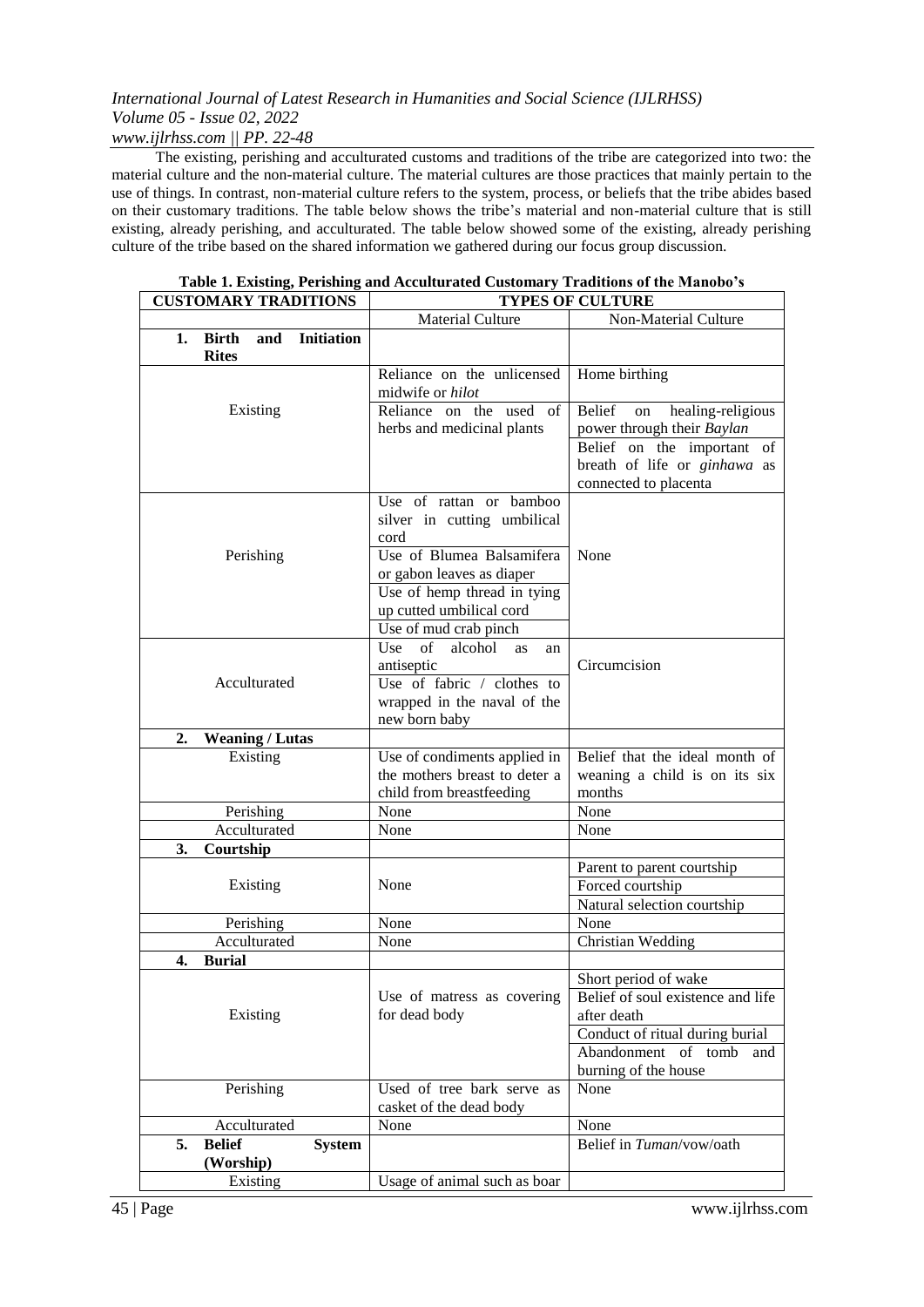*International Journal of Latest Research in Humanities and Social Science (IJLRHSS) Volume 05 - Issue 02, 2022 www.ijlrhss.com || PP. 22-48*

|              | or chickens for rituals and   | Belief on the conduct of ritual          |
|--------------|-------------------------------|------------------------------------------|
|              | ceremonies                    | as a way of asking permission            |
|              |                               | or help                                  |
|              |                               | Belief on the existence of               |
|              |                               | different spirits, gods<br><sub>or</sub> |
|              |                               | Mamumulig as their guardian              |
|              |                               | and protector                            |
|              |                               | Belief on Baylan as the high             |
|              |                               | priest                                   |
| Perishing    | Usage of egg as an offering   | None                                     |
|              | for the use of depicting omen |                                          |
|              | or bad intentions or motives  |                                          |
| Acculturated | Usage of image and statue of  | Modification on the system of            |
|              | <b>Saints</b>                 | worship that depicted Christian          |
|              |                               | practices or activities.                 |
|              |                               |                                          |

### **4. Summary of Findings**

The Manobo tribe in Barangay Kasapa 1, Loreto, Agusan del Sur were able to preserve most of their culture. Their culture existed despite outside influences. Non-material culture has been the most notable existing customary tradition that the tribe had. Their belief on the efficacy of their tradition that the tribe had. Their belief on the efficacy of their traditional practices such as home-birthing, shamanship of their *Baylan*, patronization of medicinal plants, forced courtship, arranged marriage, belief of soul existence and life after death, beliefs on the conduct of ritual as a way of asking help and /or permission and also in showing gratitude to spirits, gods, and goddesses as their guardian and protector.

However, despite the tribe's effort in safeguarding and preserving their customary traditions, findings revealed that some of the customary traditions of the tribe were at stake, because some of it had been perishing and others have already perished.

It can be noted that based on the identified existing and perishing customary traditions of the tribe, both elements of the material and non-material culture had been affected. Moreover, out of the two elements, material culture has been found out as utmost perishing.

The most distinguished erased material culture which had been identified were the following; the use of bamboo or rattan silver in cutting the umbilical cord, the use of gabon leaves as diaper, the use of hemp thread in tying the cut umbilical cord, the use of pinch crab for circumcision, the use of the musical instrument *kubing*, the use of tree bark as casket of the dead body, and the use of an egg as an offering in detecting ruthless motives.

The study also showed a remarkable findings, even if, it was found out that there were some practices that have been assimilated and incorporated to their practices and belief, the tribe still asserted that their acculturated traditions were their own aboriginal authentic culture.

As much as possible they wanted to retain their own traditional beliefs, the tribe's were compelled to adhere some modern practices.

The tribe's effort of safeguarding and conserving their customary traditions was challenge by outside environment and forces, such as compliance to law. The Manobo tribe had to avail health and social benefits from the government and non-government services; thus, they have no choice but to acquire some other cultural practices for life's upliftment and developments. For convenient purposes, material culture was also adopted such, as the use of alcohol as an antiseptic, use of fabric to wrap in the naval of the newborn baby, usage of images or statue of Saint Holy Child Jesus and crucifix. On the other hand, circumcision, Christian wedding, and modification on the system of worship depicting the Christian practices have been the non-material culture that the tribe has been assimilated.

And lastly, the tribe were aware that outside influences could change the point of view of their young generations. Since poverty dramatically boosts the tribe's eagerness to uplift their economic status, some of their younger members were forced to look for a job in the lowlands or send them to school for education. For Manobo parent's, education is as an answer to their pursuit of uplifting their economic status that led their children to exposure and acquisition of other cultural practices.

### **5. Conclusions**

Geographical location has something to do with the cultural preservation of the Manobo tribe in Kasapa 1, Loreto, Agusan del Sur. However, despite their isolated condition, the influence of modernization had been notable in some of their customary practices resulting in risk and deterioration in some of their customs and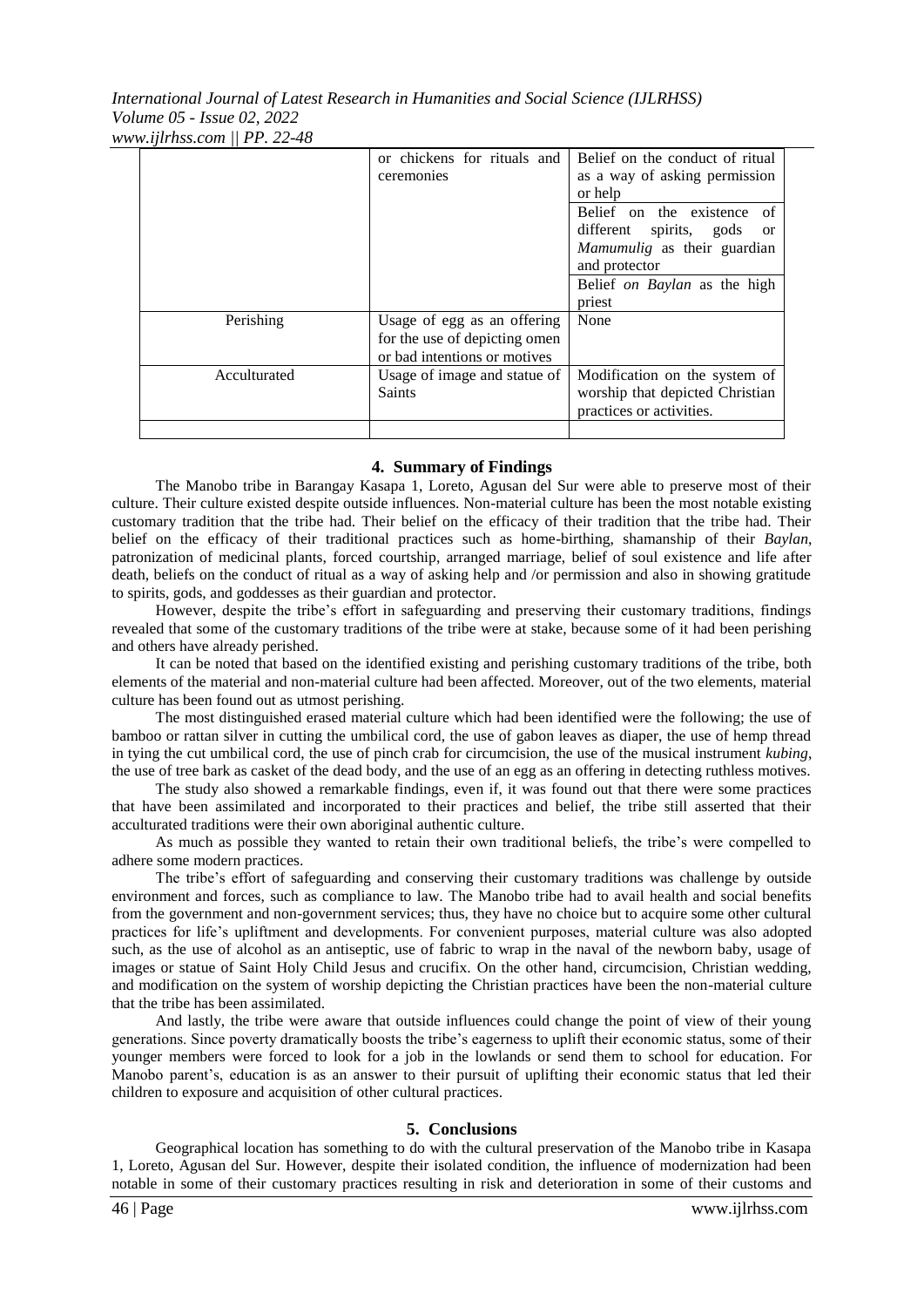### *www.ijlrhss.com || PP. 22-48*

traditions. Thus, some customary traditions that have been practiced by the Manobo tribe in the Kasapa community were still preserved but in another way already perishing and perished, implying that customary traditions of the tribe were already a merging of ideas from traditional and contemporary.

### **6. Recommendation**

The following are recommended by the researchers based on the findings and conclusion of the study:

- 1. The tribe should conduct a thorough inventory and evaluation on the distinction of their customary practices as to which traditions had to be an original in their own, and which of those are adapted and integrated to their practices, so that, there is a clear picture of their distinct customary traditions. Moreover, it is suggested that original cultural practices must be retained, and those have no scientific meaning and relevance should be discarded.
- 2. It is a necessity to document both material and non-material culture and give focus for those perished and perishing culture, hence; an application of the timely contextualization approach of learning and institutionalization of an Inclusive Indigenous Community-Based Education program must be established in the community to educate the younger generation on the real value and importance of their customary practices as part of their way of life. More so, it will not only serve as a place of learning for cultural survival, but a library of the collection and archive of their way of life.
- 3. To address the livelihood problem of the tribe, the Local Government Unit must initiate seminars or training activities in the community patronizing their indigenous knowledge in craftsmanship. This can be of great help to the tribe in the upliftment of their lives economic aspect.
- 4. The barangay and municipal level may conduct an annual celebration or activities, may be a tribal festival, conferences, or symposia that showcase more on their traditional knowledge and culture and value system.
- 5. Young members of the tribe may be mobilized by organizing a tribal youth organization that will encourage and help the elders in instilling the value of cultural practices to the younger generations.
- 6. More tribal leaders' representatives may be appointed or elected, not only in the local level but also in provincial or in national offices to ensure that their interest will be taken into consideration and be realized.
- 7. The Manobo tribe, especially the younger generations, should try to understand the wisdom of their cultural practices which they inherited from their ancestor so that despite of many influences and wherever they may go, they could stand still with their own identity with pride and honor.
- 8. Further studies should be taken by the researchers in the same place looking at other aspects and variables of the tribe's cultural heritage through a qualitative approach, specifically in finding out the effectiveness of programs of the local government unit for the welfare of the indigenous community in the said locality and other indigenous people in the country.

### **7. References Cited**

- [1]. Azaito, Lydia & Omenyo, Cephas N. (2018). Initiation of traditional birth attendants and their traditional and spiritual practices during pregnancy and childbirth in Ghana. BMC Pregnancy and childbirth.ISSN:1471-2393. iomedcentral.com
- [2]. Bhat, A. (2019). Research Design: Definition, Characteristics and Types. [www.questionpro.com/blog/research-design](http://www.questionpro.com/blog/research-design)
- [3]. De Leon, Job (2012). GMA News "I Juander": Why do Filipinos still believe in aswang? Gmanetwork.com/news/lifes
- [4]. Dela Cruz P. & Ramos, AC (2006). Indigenous health knowledge systems in the Philippines: A literature survey. Paper presented at the  $13<sup>th</sup>$  CONSAL Conference, Manila, Philippines; 2006.
- [5]. Dube, Eve; Gagnon, Dominique; Nickels, Emily; Jeram, Stanley & Schuster, Melanie (2014). Mapping Vaccine Hesitancy: Country Specific Characteristics of a Global Phenomenon. sciencedirect.com
- [6]. Duong, D. (2018). How Indigenous Midwives are Helping Women Re-Claim Child Birth. macleans.ca.mhtml
- [7]. Garvan, J. (1927). Survey of Material Culture of Eastern Agusani. Government Printing Office, Washington, USA, 1927
- [8]. Gascon, M. (2011). Traditional and Modern Practices Enhance Health Knowledge of Bagobo Tribe. International Peer Reviewed Journal, Vol.1 No.1pp. 143-159
- [9]. Lamxay, Vichith; De Boar, Hugo J. & Bjork, Lars (2011). Traditions and plant use during pregnancy, childbirth and postpartum recovery by the Kry Ethnic Group in Lao PDR. Journal of Ethnobiology and Ethnomedicine. iomedcentral.com